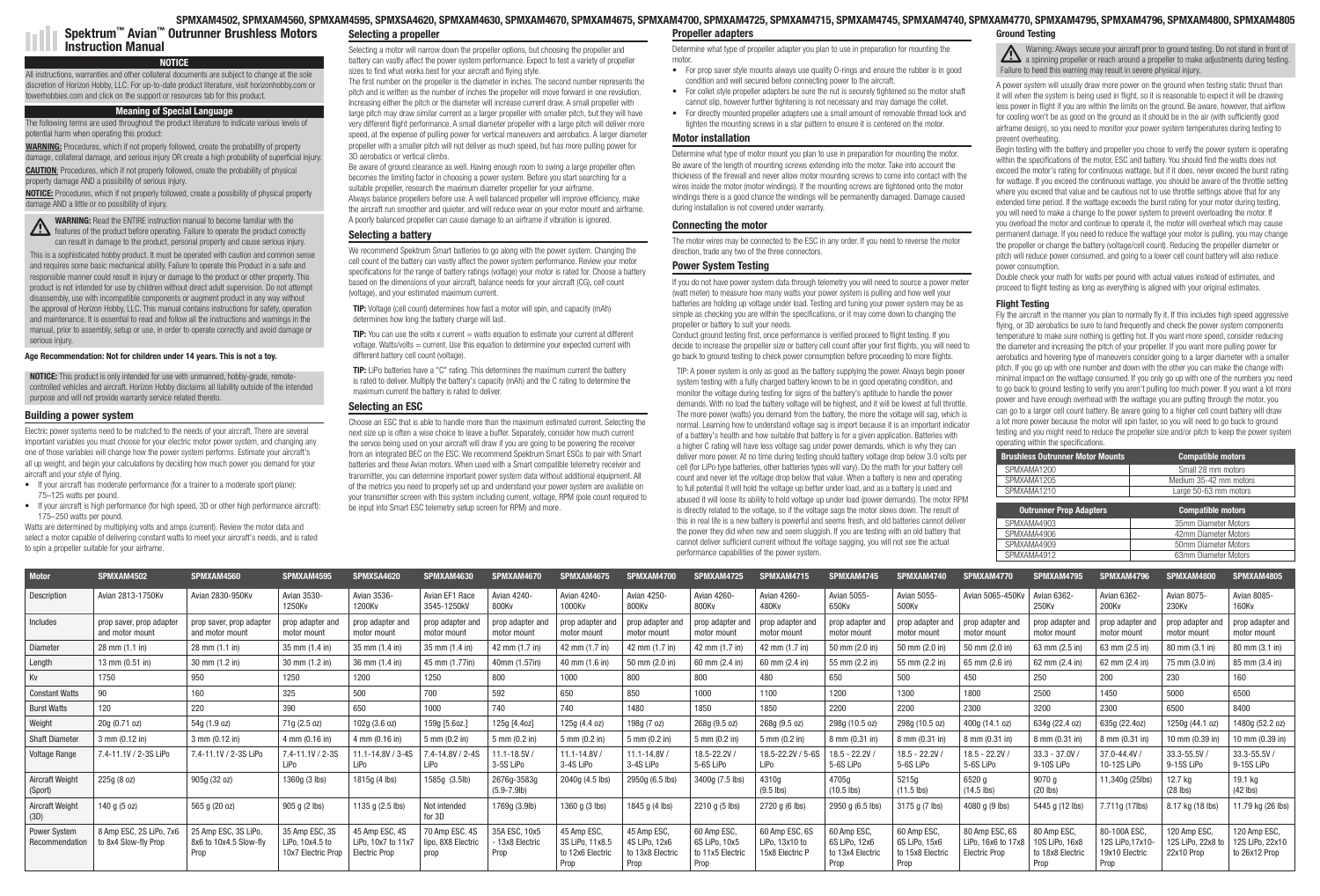"Product") will be free from defects in materials and workmanship for a period of 1 year from the date of purchase.

#### What is Not Covered

This warranty is not transferable and does not cover (i) cosmetic damage, (ii) damage due to acts of God, accident, misuse, abuse, negligence, commercial use, or due to improper use, installation, operation or maintenance, (iii) modification of or to any part of the Product, (iv) attempted service by anyone other than a Horizon Hobby authorized service center, (v) Product not purchased from an authorized Horizon dealer, (vi) Product not compliant with applicable technical regulations, or (vii) use that violates any applicable laws, rules, or regulations.

OTHER THAN THE EXPRESS WARRANTY ABOVE, HORIZON MAKES NO OTHER WARRANTY OR REPRESENTATION, AND HEREBY DISCLAIMS ANY AND ALL IMPLIED WARRANTIES, INCLUDING, WITHOUT LIMITATION, THE IMPLIED WARRANTIES OF NON-INFRINGEMENT, MERCHANTABILITY AND FITNESS FOR A PARTICULAR PURPOSE. THE PURCHASER ACKNOWLEDGES THAT THEY ALONE HAVE DETERMINED THAT THE PRODUCT WILL SUITABLY MEET THE REQUIREMENTS OF THE PURCHASER'S INTENDED USE.

#### Purchaser's Remedy

Horizon's sole obligation and purchaser's sole and exclusive remedy shall be that Horizon will, at its option, either (i) service, or (ii) replace, any Product determined by Horizon to be defective. Horizon reserves the right to inspect any and all Product(s) involved in a warranty claim. Service or replacement decisions are at the sole discretion of Horizon. Proof of purchase is required for all warranty claims. SERVICE OR REPLACEMENT AS PROVIDED UNDER THIS WARRANTY IS THE PURCHASER'S SOLE AND EXCLUSIVE REMEDY.

## Limitation of Liability

What this Warranty Covers<br>Horizon Hobby, LLC. (Horizon) warrants to the original purchaser that the product purchased (the www.horizonhobby.com, submit a Product Support Inquiry, or call the toll free telephone number<br>Hori event that you may need any assistance. For questions or assistance, please visit our website at www.horizonhobby.com, submit a Product Support Inquiry, or call the toll free telephone number referenced in the Warranty and Service Contact Information section to speak with a Product Support representative.

HORIZON SHALL NOT BE LIABLE FOR SPECIAL, INDIRECT, INCIDENTAL OR CONSEQUENTIAL DAMAGES, LOSS OF PROFITS OR PRODUCTION OR COMMERCIAL LOSS IN ANY WAY, REGARDLESS OF WHETHER SUCH CLAIM IS BASED IN CONTRACT, WARRANTY, TORT, NEGLIGENCE, STRICT LIABILITY OR ANY OTHER THEORY OF LIABILITY, EVEN IF HORIZON HAS BEEN ADVISED OF THE POSSIBILITY OF SUCH DAMAGES. Further, in no event shall the liability of Horizon exceed the individual price of the Product on which liability is asserted. As Horizon has no control over use, setup, final assembly, modification or misuse, no liability shall be assumed nor accepted for any resulting damage or injury. By the act of use, setup or assembly, the user accepts all resulting liability. If you as the purchaser or user are not prepared to accept the liability associated with the use of the Product, purchaser is advised to return the Product immediately in new and unused condition to the place of purchase.

If this Product needs to be inspected or serviced and is compliant in the country you live and use the Product in, please use the Horizon Online Service Request submission process found on our website or call Horizon to obtain a Return Merchandise Authorization (RMA) number. Pack the Product securely using a shipping carton. Please note that original boxes may be included, but are not designed to withstand the rigors of shipping without additional protection. Ship via a carrier that provides tracking and insurance for lost or damaged parcels, as Horizon is not responsible for merchandise until it arrives and is accepted at our facility. An Online Service Request is available at http://www.horizonhobby.com/content/service-center\_render-service-center. If you do not have internet access, please contact Horizon Product Support to obtain a RMA number along with instructions for submitting your product for service. When calling Horizon, you will be asked to provide your complete name, street address, email address and phone number where you can be reached during business hours. When sending product into Horizon, please include your RMA number, a list of the included items, and a brief summary of the problem. A copy of your original sales receipt must be included for warranty consideration. Be sure your name, address, and RMA number are clearly written on the outside of the shipping carton.

#### Law

These terms are governed by Illinois law (without regard to conflict of law principals). This warranty gives you specific legal rights, and you may also have other rights which vary from state to state. Horizon reserves the right to change or modify this warranty at any time without notice. WARRANTY SERVICES

## Questions, Assistance, and Services

Your local hobby store and/or place of purchase cannot provide warranty support or service. Once assembly, setup or use of the Product has been started, you must contact your local distributor or Horizon directly. This will enable Horizon to better answer your questions and service you in the

## Inspection or Services

## NOTICE: Do not ship LiPo batteries to Horizon. If you have any issue with a LiPo battery, please contact the appropriate Horizon Product Support office.

## Warranty Requirements

For Warranty consideration, you must include your original sales receipt verifying the proof-ofpurchase date. Provided warranty conditions have been met, your Product will be serviced or replaced free of charge. Service or replacement decisions are at the sole discretion of Horizon. Non-Warranty Service

Should your service not be covered by warranty, service will be completed and payment will be required without notification or estimate of the expense unless the expense exceeds 50% of the retail purchase cost. By submitting the item for service you are agreeing to payment of the service without notification. Service estimates are available upon request. You must include this request with your item submitted for service. Non-warranty service estimates will be billed a minimum of ½ hour of labor. In addition you will be billed for return freight. Horizon accepts money orders and cashier's checks, as well as Visa, MasterCard, American Express, and Discover cards. By submitting any item to Horizon for service, you are agreeing to Horizon's Terms and Conditions found on our website http://www.horizonhobby.com/content/servicecenter\_render-service-center.

ATTENTION: Horizon service is limited to Product compliant in the country of use and ownership. If received, a non-compliant Product will not be serviced. Further, the sender will be responsible for arranging return shipment of the un-serviced Product, through a carrier of the sender's choice and at the sender's expense. Horizon will hold non-compliant Product for a period of 60 days from notification, after which it will be discarded.

10/15

## FCC Information

Supplier's Declaration of Conformity

This device complies with part 15 of the FCC Rules. Operation is subject to the following two conditions: (1) This device may not cause harmful interference, and (2) this device must accept any interference received, including interference that may

cause undesired operation.



NOTE: This equipment has been tested and found to comply with the limits for a Class B digital device, pursuant to part 15 of the FCC Rules. These limits are designed to provide reasonable protection against harmful interference in a residential installation. This equipment generates, uses and can radiate radio frequency energy and, if not installed and used in accordance with the instructions, may cause harmful interference to radio communications. However, there is no guarantee that interference will not occur in a particular installation. If this equipment does

- cause harmful interference to radio or television reception, which can be determined by turning the equipment off and on, the user is encouraged to try to correct the interference by one or more of the following measures:
- Reorient or relocate the receiving antenna.
- Increase the separation between the equipment and receiver.
- Connect the equipment into an outlet on a circuit different from that to which the receiver is connected.
- Consult the dealer or an experienced radio/TV technician for help.
- Horizon Hobby, LLC 2904 Research Rd., Champaign, IL 61822 Email: compliance@horizonhobby.com Web: HorizonHobby.com
- 1. This device may not cause interference.
- 2. This device must accept any interference, including interference that may cause undesired operation of the device.



CAN ICES-3 (B)/NMB-3(B)

This device contains license-exempt transmitter(s)/receivers(s) that comply with Innovation, Science, and Economic Development Canada's license-exempt RSS(s). Operation is subject to the following 2 conditions:

#### IC Information

| <b>Country of Purchase</b> | <b>Horizon Hobby</b>                                           | <b>Contact Information</b>                  | <b>Address</b>                           |
|----------------------------|----------------------------------------------------------------|---------------------------------------------|------------------------------------------|
|                            | <b>Horizon Service Center</b><br>(Repairs and Repair Requests) | servicecenter.horizonhobby.com/RequestForm/ |                                          |
| <b>United States</b>       | <b>Horizon Product Support</b>                                 | productsupport@horizonhobby.com.            | 2904 Research Rd.<br>Champaign, Illinois |
| of America                 | (Product Technical Assistance)                                 | 877-504-0233                                | 61822                                    |
|                            |                                                                | websales@horizonhobby.com                   | <b>USA</b>                               |
|                            | <b>Sales</b>                                                   | 800-338-4639                                |                                          |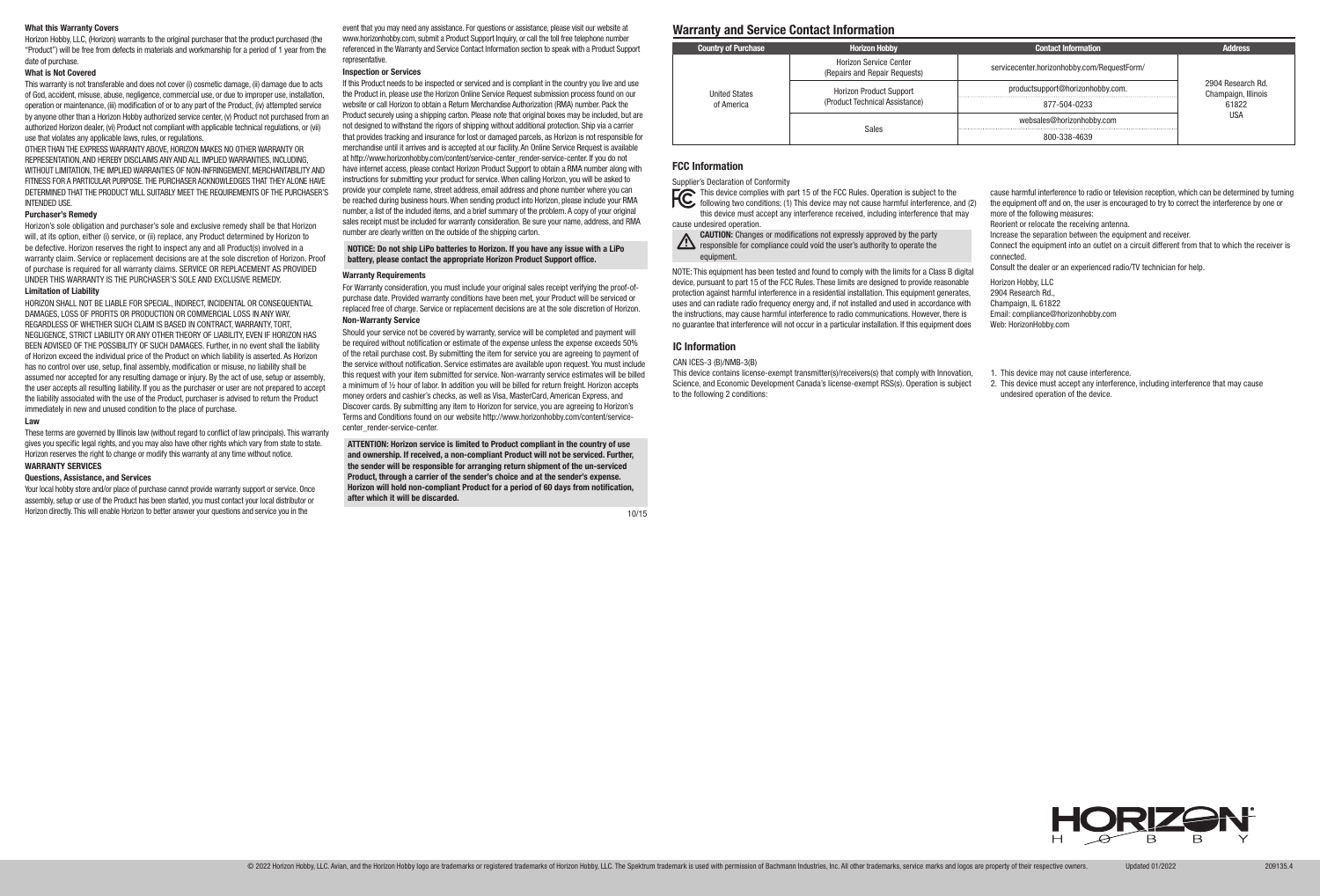Durch die Auswahl eines Motors, werden die Propelleroptionen eingegrenzt. Doch die Auswahl von Propeller und Akku kann sich erheblich auf die Leistung des Stromversorgungssystems auswirken. Gehen Sie davon aus eine Vielzahl an Propellergrößen zu testen, um die zu finden, die am besten zu Ihrem Fluggerät und Flugstil passt.

Die erste Zahl auf dem Propeller ist die Angabe des Durchmessers in Zoll. Die zweite Zahl zeigt die Blattverstellung an und ist als Anzahl an Zoll angegeben, die der Propeller sich in einer Umdrehung vorwärts bewegt. Durch Vergrößern von entweder Blattverstellung oder Durchmesser wird die Stromaufnahme gesteigert. Ein kleinerer Propeller mit weiter Blattverstellung kann genauso viel Strom aufnehmen wie ein breiterer Propeller mit geringerer Blattverstellung, aber sie haben sehr unterschiedliche Flugleistungen. Ein kleiner Propellerdurchmesser mit weiter Blattverstellung liefert mehr Geschwindigkeit, auf Kosten der Zugkraft für vertikale Manöver und Kunstflug. Ein weiterer Propellerdurchmesser mit kleinerer Blattverstellung liefert nicht so viel Geschwindigkeit, aber mehr Zugkraft für Kunstflugmanöver oder Steigflüge.

Beachten Sie auch die Bodenfreiheit. Genügend Raum zum Laufen eines breiten Propellers wird oft zum begrenzenden Faktor bei der Auswahl eines Stromversorgungsystems. Informieren Sie sich über den maximalen Propellerdurchmesser für Ihr Flugwerk bevor Sie die Suche nach einem geeigneten Propeller beginnen.

Balancieren Sie Propeller stets aus bevor Sie sie benutzen. Ein gut ausbalancierter Propeller verbessert die Effizienz, sorgt für reibungsloseres und ruhigeres Laufen der Fluggeräts und reduziert den Verschleiß an Ihrer Motorhalterung und Ihrem Flugwerk. Ein schlecht ausbalancierter Propeller kann Schäden am Flugwerk verursachen, wenn Schwingungen nicht berücksichtigt werden.

## Einen Akku auswählen

Wir empfehlen Spektrum Smart-Akkus mit dem Stromversorgungssystem zu verwenden. Ein Ändern der Zellanzahl des Akkus kann die Leistung des Stromversorgungssystems erheblich beeinflussen. Überprüfen Sie Ihre Motorspezifikationen für den Bereich an Batteriekapazitäten, für die Ihr Motor ausgelegt ist. Wählen Sie eine Batterie basierend auf den Abmessungen Ihres Fluggeräts, dem notwendigen Ausbalancieren Ihres Fluggeräts (CG), Zellanzahl (Spannung) und Ihrem geschätzten maximalen Strom.

TIPP: Die Spannung (Zellanzahl) bestimmt, wie schnell ein Motor sich dreht, und die Kapazität (mAh) bestimmt, wie lange die Batterieladung anhält.

TIPP: Sie können die Gleichung Spannung x Stromstärke = Watt zur Berechnung Ihres Stroms bei verschiedener Spannung benutzen. Watt/Volt = Stromstärke Benutzen Sie diese Gleichung, um Ihre erwartete Stromstärke mit verschiedener Zellanzahl im Akku zu bestimmen (Spannung).

TIPP: LiPo-Akkus haben die Bewertung "C". So wird die maximale Stromstärke bestimmt, die dieser Akku zu liefern eingestuft ist. Multiplizieren Sie die Kapazität des Akkus (mAh) und die C-Bewertung, um die maximale Stromstärke zu bestimmen, die dieser Akku zu liefern eingestuft ist.

## Einen Geschwindigkeitsregler auswählen

Wählen Sie einen Geschwindigkeitsregler aus, der für mehr als die maximal geschätze Stromstärke ausgelegt ist. Die nächstgrößere Größe zu nehmen, ist oft eine kluge Entscheidung, um einen Puffer zu bewahren. Bewerten Sie separat, wie viel Strom die an Ihrem Fluggerät verwendeten Servos aufnehmen, wenn Sie den Empfänger über einen integrierten Akkusperrkreis am Geschwindigkeitsregler mit Strom versorgen. Wir empfehlen Spektrum Smart Geschwindigkeitsregler mit Smart-Akkus und diesen Avian-Motoren gemeinsam zu verwenden. Bei Verwendung mit einem Smart-kompatiblen Telemetriesender und- empfänger können Sie wichtige Daten des Stromversorgungssystems ohne zusätzliche Ausrüstung bestimmen. Alle Messgrößen, die Sie brauchen, um Ihr Stromversorgungssystem richtig einzustellen und zu verstehen sind auf Ihrem Senderbildschirm mit diesem System verfügbar, einschließlich Stromstärke, Spannung, Motordrehzahl (die Motorpolzahl muss im Einrichtungsbildschirm für die Motordrehzahl in der Telemetrie des Smart-Geschwindigkeitreglers eingegeben werden) und weitere mehr.

Bestimmen Sie welche Art von Propelleradapter Sie in der Vorbereitung zum Einbau des Motors zu verwenden planen.

- Für Prop-Saver-Montagen benutzen Sie stets hochwertige O-Ringe und stellen Sie sicher, dass das Gummi sich in gutem Zustand befindet und gut gesichert ist, bevor Sie das Fluggerät an die Stromversorgung anschließen.
- Für Propelleradapter mit Spannzangenfutter vergewissern Sie sich, dass die Mutter sicher befestigt ist, um ein Rutschen der Motorwelle zu vermeiden. Ein weiteres Festziehen ist jedoch nicht nötig und könnte die Klemmbuchse beschädigen.
- Für direkt montierte Propelleradapter benutzen Sie eine kleine Menge entfernbarer Gewindesicherung und befestigen Sie die Montageschrauben sternförmig, um sicherzustellen, dass sie auf dem Motor zentriert werden.

## Montage des Motors

Bestimmen Sie welche Art von Motormontage Sie in der Vorbereitung zum Einbau des Motors zu verwenden planen. Beachten Sie die Länge der Montageschrauben, die in den Motor hineinreichen. Berücksichtigen Sie die Dicke der Brandschutzwand und erlauben Sie niemals, dass die Motormontageschrauben in Kontakt mit den Kabeln innerhalb des Motors (Motorwicklungen) geraten. Wenn die Montageschrauben auf den Motorwicklungen angezogen werden, werden diese mit großer Wahrscheinlichkeit dauerhaft beschädigt. Schäden während der Installation werden nicht durch die Garantie gedeckt.

## Anschließen des Motors

Die Motorkabel können in beliebiger Reihenfolge an den Geschwindigkeitsregler angeschlossen werden. Wenn Sie die Motorrichtung umkehren müssen, nehmen Sie zwei beliebige der drei Anschlüsse.

#### Testen des Stromversorgungssystems

Wenn Sie die Daten des Stromversorgungssystems nicht durch Telemetrie bekommen, müssen Sie einen Leistungsmesser (Wattmeter) einsetzen, um zu messen, wie viele Watt Ihr Stromversorgungssystem zieht und wie gut Ihre Akkus die Spannung unter Belastung beibehalten. Testen und Anpassen Ihres Stromversorgungssystems kann ganz einfach daraus bestehen, zu prüfen, ob Sie die Spezifikationen einhalten oder es kann bedeuten, Propeller oder Akku auszutauschen, um Ihren Bedürfnissen zu entsprechen.

Führen Sie zuerst einen Bodentest durch. Nachdem die Leistung überprüft wurde, nehmen Sie die Flugtests vor. Wenn Sie entscheiden die Propellergröße oder die Zellanzahl im Akku nach Ihren ersten Flügen zu vergrößern, müssen Sie wieder Bodentests durchführen, um den Stromverbrauch zu prüfen, bevor Sie weitere Flüge vornehmen.

**ACHTUNG:** Wenn diese Verfahren nicht korrekt befolgt werden, ergeben sich hrscheinlich Sachschäden UND die Gefahr von schweren Verletzungen. HINWEIS: Wenn diese Verfahren nicht korrekt befolgt werden, können sich möglicherweise Sachschäden UND geringe oder keine Gefahr von Verletzungen ergeben.

> TIPP: Ein Stromversorgungssystem ist nur so gut, wie der Akku, der den Strom liefert. Beginnen Sie das Testen des Stromversorgungssystems stets mit einem vollständig aufgeladenen Akku, der gute Betriebsbedingungen aufweist und überwachen Sie die Spannung während des Testvorgangs auf Signale zur Fähigkeit des Akkus den Stromanfragen nachzukommen. Ohne Belastung ist die Akkuspannung am höchsten und bei Vollgas ist sie am niedrigsten. Je mehr Leistung (Watt) Sie vom Akku verlangen, desto größer sind die Spannungsabfälle; Das ist normal. Es ist wichtig zu lernen den Spannungsabfall zu verstehen, denn er ist ein wichtiger Indikator des Akkuzustands und dafür wie sehr sich dieser Akku für eine bestimmte Anwendung eignet. Akkus mit einer höheren C-Bewertung haben geringeren Spannungsabfall bei Leistungsbeanspruchung, weshalb sie mehr Leistung liefern können. Die Akkuspannung sollte niemals während des Testens unter 3.0 Volt pro Zelle abfallen (für Akkus des Typs LiPo, andere Akkutypen sind unterschiedlich). Führen Sie die Berechnung für Ihre Zellanzahl im Akku durch und lassen Sie die Spannung nie unter diesen Wert abfallen. Wenn eine Batterie neu ist und vollständig betriebsbereit, hält sie die Spannung unter Belastung besser als eine benutzte und verbrauchte Batterie, die ihre Fähigkeit die Spannung unter Belastung (Leistungsanforderungen) aufrecht zu erhalten verlieren wird. Die

SPMXAM4502, SPMXAM4560, SPMXAM4595, SPMXSA4620, SPMXAM4630, SPMXAM4670, SPMXAM4675, SPMXAM4700, SPMXAM4725, SPMXAM4715, SPMXAM4745, SPMXAM4740, SPMXAM4770, SPMXAM4795, SPMXAM4796, SPMXAM4800, SPMXAM4805 Spektrum™ Avian™ bürstenloser Außenläufer-Motor Auswahl eines Propellers Propellers Propelleradapter Propelleradapter Bedienungsanleitung

sich die Motorgeschwindigkeit. Konkret bedeutet dies, dass eine neue Batterie leistungsstark ist und frisch erscheint, alte Batterien hingegen können nicht dieselbe Leistung erbringen als wenn sie neu waren und erscheinen träge. Wenn Sie mit einer alten Batterie testen, die nicht genügend Strom liefern kann ohne einen Spannungsabfall zu erzeugen, werden Sie die aktuellen Leistungskapazitäten des Stromversorgungssystems nicht erkennen.

# **Bodentest**

WARNUNG: Sichern Sie stets Ihr Fluggerät vor der Durchführung von Bodentests. Stellen Sie sich nicht vor einen sich drehenden Propeller oder reichen Sie nicht um einen Propeller um während des Tests Anpassungen vorzunehmen. Ein Nichtbeachten dieser Warnung kann schwere Körperverletzungen nach sich ziehen.

Ein Stromversorgungssystem zieht normalerweise mehr Strom am Boden, beim Testen von statischem Schub, als wenn das System im Flug benutzt wird. Es ist also vernünftig anzunehmen, dass es im Flug weniger Strom zieht, wenn man am Boden innerhalb der Grenzen bleibt. Bedenken Sie aber, dass der Luftstrom zur Kühlung am Boden nicht so gut ist wie in der Luft (bei ausreichend gutem Design des Flugwerks). Sie müssen also die Temperaturen Ihres Stromversorgungssystems während des Testens überwachen, um eine Überhitzung zu vermeiden. Beginnen Sie das Testen mit dem Akku und dem Propeller, die Sie auswählen, um zu überprüfen, ob das Stromversorgungssystem innerhalb der Spezifikationen von Motor, Geschwindigkeitsregler und Akku arbeitet. Sie müssten feststellen, dass die Wattzahl nicht die Kapazitäten des Motors für durchgehende Wattleistung übersteigt. Tut sie es dennoch, übersteigen Sie niemals den Berstdruck für die Wattleistung. Wenn Sie die durchgehende Wattleistung übersteigen, müssen Sie die Gaseinstellung beachten, wenn Sie diesen Wert übersteigen und darauf achten, keine darüber liegenden Gaseinstellungen für längere Zeiträume zu benutzen. Übersteigt die Wattleistung den Berstdruck für Ihren Motor während des Testens müssen Sie Änderungen am Stromversorgungssystem vornehmen, um eine Überlastung des Motors zu vermeiden. Wenn Sie den Motor überlasten und weiterhin laufen lassen, wird der Motor heiß laufen, was dauerhaften Schaden verursacht. Wenn Sie die Wattleistung, die Ihr Motor zieht verringern müssen, können Sie dazu den Propeller oder den Akku (Spannung/Zellanzahl) wechseln. Durch Reduzieren des Propellerdurchmessers oder der Blattverstellung wird weniger Leistung verbraucht. Das Verwenden eines Akkus mit geringerer Zellanzahl verringert ebenfalls den Stromverbrauch. Überprüfen Sie sorgsam Ihre Berechnungen zu Watt pro Pfund mit aktuellen Werten statt Schätzungen und nehmen Sie Flugtests vor solange alles mit Ihren ursprünglichen Schätzungen übereinstimmt.

# **Flugversuche**

Fliegen Sie das Fluggerät so, wie Sie vor haben es normalerweise zu fliegen. Wenn dies aggressives Fliegen mit hohen Geschwindigkeiten oder 3D-Kunstflugmanöver beinhaltet, landen Sie regelmäßig und überprüfen Sie die Temperatur der Komponenten des Stromversorgungssystems, um sich zu vergewissern, dass nicht überhitzt. Wenn Sie höhere Geschwindigkeiten möchten, denken Sie daran, den Durchmesser zu verringern und die Blattverstellung Ihres Propellers zu erweitern. Wenn Sie mehr Zugleistung für Kunstflug- und Schwebemanöver wünschen, denken Sie daran, den Durchmesser zu vergrößern und die Blattverstellung Ihres Propellers zu verringern. Wenn Sie mit einem Mal nach oben und wieder nach unten fliegen, können Sie die Änderungen mit minimaler Auswirkung auf die verbrauchte Wattleistung vornehmen. Wenn Sie mit einem Mal nur nach oben fliegen, müssen Sie wieder nach unten zum Bodentest, um zu überprüfen, dass Sie nicht zu viel Leistung ziehen. Wenn Sie viel mehr Leistung möchten und genug Overhead mit der Wattleistung haben, die Sie im Motor nutzen, können Sie auf einen Akku mit höherer Zellanzahl umstellen. Beachten Sie aber, dass Umstellung auf eine höhere Zellanzahl viel mehr Leistung ziehen wird, weil der Motor sich schneller dreht. Sie müssen also wieder Bodentests durchführen und müssen vielleicht die Propellergröße und/oder Blattverstellung verringern, damit das Stromversorgungssystem weiterhin innerhalb der Spezifikationen arbeitet.

#### Nicht geeignet für Kinder unter 14 Jahren. Dies ist kein Spielzeug.

HINWEIS: Dieses Produkt ist ausschließlich für die Verwendung in unbemanten, ferngesteuerten Fahrzeugen und Fluggeräten im Hobbybereich vorgese-hen. Horizon Hobby lehnt jede Haftung und Garantieleistung ausserhalb der vorgesehen Verwendung ab.

HINWEIS Allen Anweisungen, Garantien und anderen zugehörigen Dokumenten sind Änderungen nach Ermessen von Horizon Hobby, LLC vorbehalten. Aktuelle Produktliteratur fi nden Sie unter www.horizonhobby.com oder www.towerhobbies.com im Support-Abschnitt für das Produkt.

# Spezielle Bedeutungen

Die folgenden Begriffe werden in der gesamten Produktliteratur verwendet, um auf unterschiedlich hohe Gefahrenrisiken beim Betrieb dieses Produkts hinzuweisen: WARNUNG: Wenn diese Verfahren nicht korrekt befolgt werden, ergeben sich wahrscheinlich Sachschäden, Kollateralschäden und schwere Verletzungen ODER mit hoher Wahrscheinlichkeit oberflächliche Verletzungen.

WARNUNG: Lesen Sie die GESAMTE Bedienungsanleitung, um sich vor dem Betrieb **MARNUNG:** Lesen Sie die GESAW i E Begienungsamonung, am Sincht korrekt<br>mit den Produktfunktionen vertraut zu machen. Wird das Produkt nicht korrekt betrieben, kann dies zu Schäden am Produkt oder persönlichem Eigentum führen oder schwere Verletzungen verursachen.

Dies ist ein hochentwickeltes Hobby-Produkt. Es muss mit Vorsicht und gesundem Menschenverstand betrieben werden und benötigt gewisse mechanische Grundfähigkeiten. Wird dieses Produkt nicht auf eine sichere und verantwortungsvolle Weise betrieben, kann dies zu Verletzungen oder Schäden am Produkt oder anderen Sachwerten führen. Dieses Produkt eignet sich nicht für die Verwendung durch Kinder ohne direkte Überwachung eines Erwachsenen. Versuchen Sie nicht ohne Genehmigung durch Horizon Hobby, LLC, das Produkt zu zerlegen, es mit inkompatiblen Komponenten zu verwenden oder auf jegliche Weise zu erweitern. Diese Bedienungsanleitung enthält Anweisungen für Sicherheit, Betrieb und Wartung. Es ist unbedingt notwendig, vor Zusammenbau, Einrichtung oder Verwendung alle Anweisungen und Warnhinweise im Handbuch zu lesen und zu befolgen, damit es bestimmungsgemäß betrieben werden kann und Schäden oder schwere Verletzungen vermieden werden.

## Ein Stromversorgungssystem aufbauen

Stromversorgungssysteme müssen an die Bedürfnisse Ihres Fluggeräts angepasst sein. Sie müssen verschiedene wichtige Variablen für das Stromversorgungssystem Ihres Elektromotors auswählen. Das Ändern einer dieser Variablen wirkt sich auf die Leistung des Stromversorgungssystems aus. Schätzen Sie das Gesamtgewicht Ihres Fluggeräts und beginnen Sie Ihre Berechnungen damit zu entscheiden, wie viel Leistung Sie für Ihr Fluggerät und Ihren Flugstil benötigen.

- Hat Ihr Fluggerät mäßige Leistung (für ein Trainings- oder mittleres Sportflugzeug): 75–125 Watt pro Pfund.
- Hat Ihr Fluggerät hohe Leistung (für ein Hochgeschwindigkeits-, 3D- oder sonstiges

Hochleistungsflugzeug): 175–250 Watt pro Pfund. Watt werden durch Multiplikation von Volt und Ampere (Strom) bestimmt. Überprüfen Sie die Motordaten und wählen Sie einen Motor aus, der fähig ist, konstant Watt zu liefern, die den Bedürfnissen Ihres Fluggeräts entsprechen und für einen Propeller ausgelegt ist, der Ihrem Flugwerk entspricht.

| Motor                                     | SPMXAM4502                                                                     | SPMXAM4560                                                                        | SPMXAM4595                                                                                    | SPMXSA4620                                                                              | SPMXAM4630                                                                    | SPMXAM4670                                                                   | SPMXAM4675                                                                               | SPMXAM4700                                                                               | SPMXAM4725                                                                             | SPMXAM4715                                                                                              | SPMXAM4745                                                                             | SPMXAM4740                                                                                | SPMXAM4770                                                                              | SPMXAM4795                                                                                | SPMXAM4796                                                                            | SPMXAM4800                                                                 | SPMXAM4805                                                                              |
|-------------------------------------------|--------------------------------------------------------------------------------|-----------------------------------------------------------------------------------|-----------------------------------------------------------------------------------------------|-----------------------------------------------------------------------------------------|-------------------------------------------------------------------------------|------------------------------------------------------------------------------|------------------------------------------------------------------------------------------|------------------------------------------------------------------------------------------|----------------------------------------------------------------------------------------|---------------------------------------------------------------------------------------------------------|----------------------------------------------------------------------------------------|-------------------------------------------------------------------------------------------|-----------------------------------------------------------------------------------------|-------------------------------------------------------------------------------------------|---------------------------------------------------------------------------------------|----------------------------------------------------------------------------|-----------------------------------------------------------------------------------------|
| Beschreibung                              | Avian 2813-1750kV                                                              | Avian 2830-950kV                                                                  | <b>Avian 3530-</b><br>1250kV                                                                  | Avian 3536-<br>1200kV                                                                   | Avian EF1 Race<br>3545-1250kV                                                 | Avian 4240-800kV                                                             | <b>Avian 4240-</b><br>1000kV                                                             | Avian 4250<br>800kV                                                                      | Avian 4260-<br>800kV                                                                   | Avian 4260-<br>480 <sub>k</sub> V                                                                       | Avian 5055-650kV                                                                       | <b>Avian 5055-</b><br>500kV                                                               | Avian 5065-450k\                                                                        | Avian 6362-<br>250kV                                                                      | Avian 6362-200kV                                                                      | Avian 8075-230kV                                                           | Avian 8085-160kV                                                                        |
| Umfasst                                   | Propeller-Saver,<br>Propeller-Adapter<br>und Motorhalterung                    | Propeller-Saver.<br>Propeller-Adapter<br>und Motorhalterung                       | Propeller-<br>Adapter und<br>Motorhalterung                                                   | Propeller-<br>Adapter und<br>Motorhalterung                                             | Propeller-<br>Adapter und<br>Motorhalterung                                   | Propeller-<br>Adapter und<br>Motorhalterung                                  | Propeller-<br>Adapter und<br>Motorhalterung                                              | Propeller-<br>Adapter und<br>Motorhalterung                                              | Propeller-<br>Adapter und<br>Motorhalterung                                            | Propeller-<br>Adapter und<br>Motorhalterung                                                             | Propeller-<br>Adapter und<br>Motorhalterung                                            | Propeller-<br>Adapter und<br>Motorhalterung                                               | Propeller-Adapter<br>und Motorhalterung                                                 | Propeller-<br>Adapter und<br>Motorhalterung                                               | Propeller-Adapter und<br>Motorhalterung                                               | Propeller-Adapter<br>und Motorhalterung                                    | Propeller-Adapter<br>und Motorhalterung                                                 |
| Durchmesser                               | 28 mm (1,1 Zoll)                                                               | 28 mm (1,1 Zoll)                                                                  | 35 mm (1,4 Zoll)                                                                              | 35 mm (1,4 Zoll)                                                                        | 35 mm (1,4 Zoll)                                                              | 42 mm (1,7 Zoll)                                                             | 42 mm (1.7 Zoll)                                                                         | 42 mm (1.7 Zoll)                                                                         | 42 mm (1.7 Zoll)                                                                       | 42 mm (1,7 Zoll)                                                                                        | 50 mm (2,0 Zoll)                                                                       | 50 mm (2,0 Zoll                                                                           | 50 mm (2,0 Zoll)                                                                        | 63 mm (2,5 Zoll)                                                                          | 63 mm (2,5 Zoll)                                                                      | 80 mm (3,1 Zoll)                                                           | 80 mm (3,1 Zoll)                                                                        |
| Länge                                     | 13 mm (0,51 Zoll)                                                              | 30 mm (1,2 Zoll)                                                                  | 30 mm (1,2 Zoll)                                                                              | 36 mm (1,4 Zoll)                                                                        | 45 mm (1,4 Zoll)                                                              | 40 mm (1,57 Zoll)                                                            | 40 mm (1,6 Zoll)                                                                         | 50 mm (2,0 Zoll)                                                                         | 60 mm (2.4 Zoll)                                                                       | 60 mm (2,4 Zoll)                                                                                        | 55 mm (2,2 Zoll)                                                                       | 55 mm (2,2 Zoll                                                                           | 65 mm (2,6 Zoll)                                                                        | 62 mm (2,4 Zoll)                                                                          | 62 mm (2,4 Zoll)                                                                      | 75 mm (3,0 Zoll)                                                           | 85 mm (3,4 Zoll)                                                                        |
| kV                                        | 1750                                                                           | 950                                                                               | 1250                                                                                          | 1200                                                                                    | 1250                                                                          | 800                                                                          | 1000                                                                                     | 800                                                                                      | 800                                                                                    | 480                                                                                                     | 650                                                                                    | 500                                                                                       | 450                                                                                     | 250                                                                                       | 200                                                                                   | 230                                                                        | 160                                                                                     |
| Konstante<br>Wattzahl                     | 90                                                                             | 160                                                                               | 325                                                                                           | 500                                                                                     | 700                                                                           | 592                                                                          | 650                                                                                      | 850                                                                                      | 1000                                                                                   | 1100                                                                                                    | 1200                                                                                   | 1300                                                                                      | 1800                                                                                    | 2500                                                                                      | 1450                                                                                  | 5000                                                                       | 6500                                                                                    |
| <b>Berstzahl Watt</b>                     | 120                                                                            | 220                                                                               | 390                                                                                           | 650                                                                                     | 1000                                                                          | 740                                                                          | 740                                                                                      | 1480                                                                                     | 1850                                                                                   | 1850                                                                                                    | 2200                                                                                   | 2200                                                                                      | 2300                                                                                    | 3200                                                                                      | 2300                                                                                  | 6500                                                                       | 8400                                                                                    |
| Gewicht                                   | 20g (0.71 oz)                                                                  | 54g (1.9 oz)                                                                      | 71g (2.5 oz)                                                                                  | 102g (3.6 oz)                                                                           | 159g [5.6oz.]                                                                 | 125g [4.4oz]                                                                 | 125g (4.4 oz)                                                                            | 198g (7 oz)                                                                              | 268g (9.5 oz)                                                                          | 268g (9.5 oz)                                                                                           | 298g (10.5 oz)                                                                         | 298g (10.5 oz)                                                                            | 400g (14.1 oz)                                                                          | 634g (22.4 oz)                                                                            | 635g (22.4 oz)                                                                        | 1250g (44.1 oz)                                                            | 1480g (52.2 oz)                                                                         |
| Wellendurch-<br>messer                    | 3 mm (0,12 Zoll)                                                               | 3 mm (0,12 Zoll)                                                                  | 4 mm (0,16 Zoll)                                                                              | 4 mm (0,16 Zoll)                                                                        | 5 mm (0,2 Zoll)                                                               | 5 mm (0,2 Zoll)                                                              | 5 mm (0,2 Zoll)                                                                          | 5 mm (0,2 Zoll)                                                                          | 5 mm (0,2 Zoll)                                                                        | 5 mm (0,2 Zoll)                                                                                         | 8 mm (0,31 Zoll)                                                                       | 8 mm (0,31 Zoll)                                                                          | 8 mm (0,31 Zoll)                                                                        | 8 mm (0,31 Zoll)                                                                          | 8 mm (0,31 Zoll)                                                                      | 10 mm (0,39 Zoll)                                                          | 10 mm (0,39 Zoll)                                                                       |
| Spannungs-<br>bereich                     | 7,4-11,1V / 2-3S<br>LiPo                                                       | 7,4-11,1V / 2-3S<br>LiPo                                                          | 7,4-11,1V / 2-3S<br>LiPo                                                                      | 11,1-14,8V/<br>3-4S LiPo                                                                | 7,4-14,8V / 2-4S<br>LiPo                                                      | 11,1-18,5V / 3-5S<br>LiPo                                                    | $11,1 - 14,8V / 3 - 4S$<br>LiPo                                                          | 11.1-14.8V<br>3-4S LiPo                                                                  | 18,5-22,2V<br>5-6S LiPo                                                                | 18,5-22,2V<br>5-6S LiPo                                                                                 | 18,5-22,2V / 5-6S<br>LiPo                                                              | 18,5-22,2V/<br>5-6S LiPo                                                                  | 18,5-22,2V / 5-6S<br>LiPo                                                               | 33, 3-37, 0V/<br>9-10S LiPo                                                               | 37,0-44,4V / 10-12S<br>LiPo                                                           | 33, 3-55, 5V / 9-15S<br>LiPo                                               | 33, 3-55, 5V / 9-15S<br>LiPo                                                            |
| Gewicht<br>Fluggerät<br>(Sport)           | 225g(8 oz)                                                                     | 905g (32 oz)                                                                      | 1360g (3 lbs)                                                                                 | 1815g (4 lbs)                                                                           | 1585g (3,5lb)                                                                 | 2676g-3583g<br>$(5, 9 - 7, 9$ lb)                                            | 2040g (4,5 lbs)                                                                          | 2950g (6,5 lbs)                                                                          | 3400g (7,5 lbs)                                                                        | 4310g<br>$(9,5 \text{ lbs})$                                                                            | 4705g<br>$(10,5$ lbs)                                                                  | 5215g<br>$(11, 5$ lbs)                                                                    | 6520g<br>$(14,5$ lbs)                                                                   | 9070g<br>$(20$ lbs)                                                                       | 11,340g (25lbs)                                                                       | 12,7kg<br>$(28$ lbs)                                                       | 19,1kg<br>$(42$ lbs)                                                                    |
| Gewicht<br>Fluggerät (3D)                 | 140g (5 oz)                                                                    | 565g (20 oz)                                                                      | 905q (2 lbs)                                                                                  | 1135g (2,5 lbs)                                                                         | Nicht für 3D<br>vorgesehen                                                    | 1769g (3,9lb)                                                                | 1360g (3 lbs)                                                                            | 1845g (4 lbs)                                                                            | 2210g (5 lbs)                                                                          | 2720g (6 lbs)                                                                                           | 2950g (6,5 lbs)                                                                        | 3175g (7 lbs)                                                                             | 4080g (9 lbs)                                                                           | 5445g (12 lbs)                                                                            | 7,711g (17lbs)                                                                        | 8,17kg (18 lbs)                                                            | 11,79kg (26 lbs)                                                                        |
| Empfehlung<br>Stromversor-<br>gungssystem | 8-A-Geschwindig<br>keitsregler, 2S LiPo,<br>7x6 bis 8x4 Slow-<br>Fly-Propeller | 25-A-Geschwindia-<br>keitsregler, 3S LiPo,<br>8x6 bis 10x4,5<br>Slow-Fly-Propelle | 35-A-Geschwin<br>diakeitsrealer. 3S<br>LiPo. $10x4.5$ bis<br>10x7 Elektri-<br>scher Propeller | 45-A-Geschwir<br>digkeitsregler,<br>4S LiPo, 10x7 bis<br>11x7 Elektrischer<br>Propeller | 70-A-Geschwin-<br>digkeitsregler.<br>4S LiPo. 8X8 Elekt-<br>rischer Propeller | 35-A-Geschwin-<br>digkeitsregler,<br>10x5 - 13x8 Elek-<br>trischer Propeller | 45-A-Geschwin<br>digkeitsregler, 3S<br>LiPo, 11x8,5 bis<br>12x6 Elektrische<br>Propeller | 45-A-Geschwin-<br>digkeitsregler,<br>4S LiPo. 12x6 bis<br>13x8 Elektrischer<br>Propeller | 60-A-Geschwin<br>digkeitsregler,<br>6S LiPo. 10x5 bis<br>11x5 Elektrische<br>Propeller | 60-A-Geschwin-<br>digkeitsregler, 6S<br>$Li\overline{P}$ o, 13x10 bis<br>15x8 Elektrischer<br>Propeller | 60-A-Geschwin<br>digkeitsregler,<br>6S LiPo. 12x6 bis<br>13x4 Elektrische<br>Propeller | 60-A-Geschwin<br>digkeitsregler,<br>6S LiPo, 15x6 bis<br>15x8 Elektri-<br>scher Propeller | 80-A-Geschwin-<br>digkeitsregler,<br>6S LiPo. 16x6 bis<br>17x8 Elektrische<br>Propeller | 80-A-Geschwir<br>digkeitsregler.<br>10S LiPo. 16x8<br>bis 18x8 Elektri<br>scher Propeller | 80-100-A-Geschwin<br>digkeitsregler, 12S<br>LiPo.17x10-19x10<br>Elektrischer Propelle | 120-A-Geschwir<br>digkeitsregler.<br>12S LiPo. 22x8 bis<br>22x10 Propeller | 120-A-Geschwin<br>digkeitsregler, 10S<br>$Li\bar{P}$ o, 22 $x10$ bis<br>26x12 Propeller |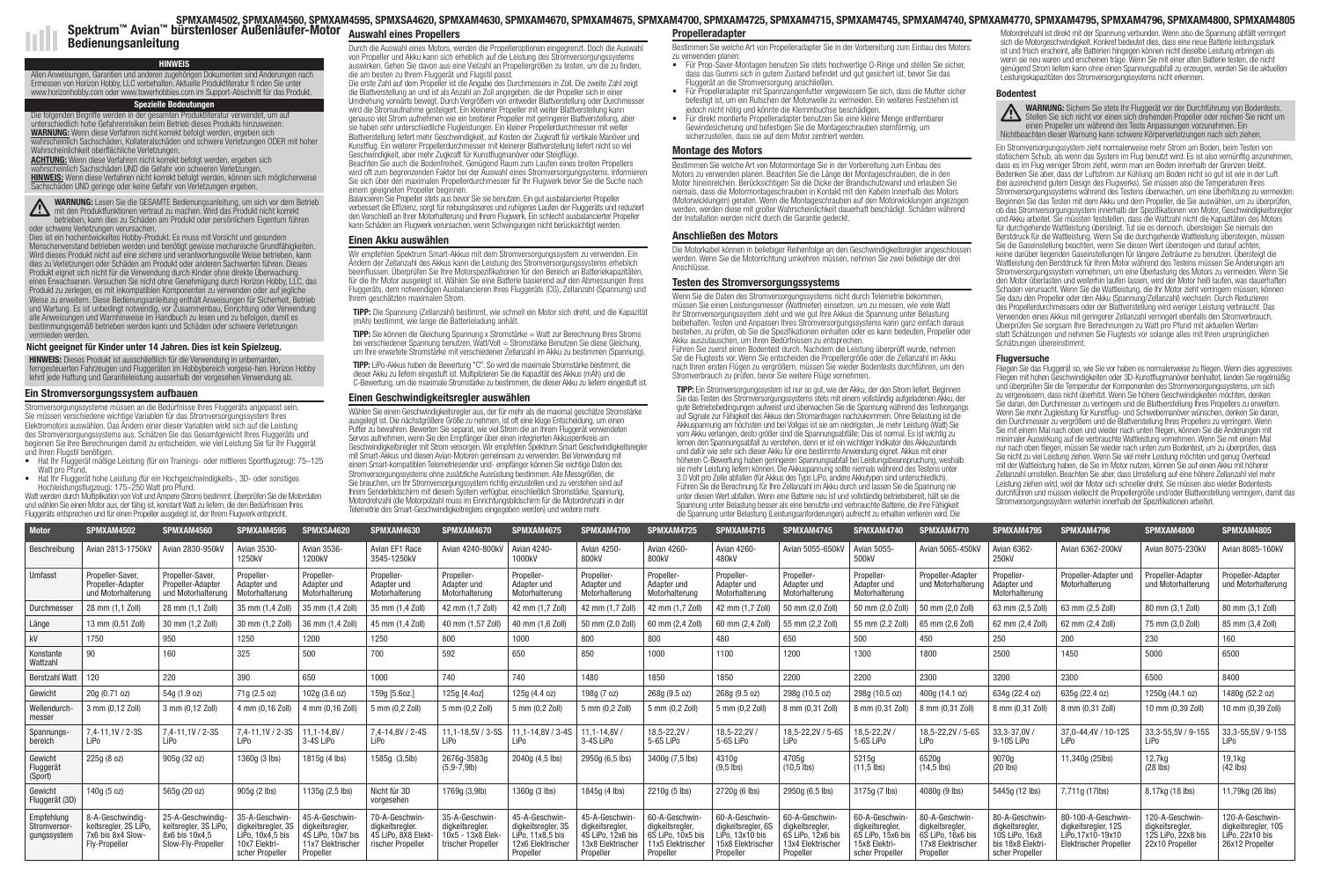Ein ferngesteuertes Modell ist kein Spielzeug. Es kann, wenn es falsch eingesetzt wird, zu erheblichen Verletzungen bei Lebewesen und Beschädigungen an Sachgütern führen. Betreiben Sie Ihr RC-Modell nur auf freien Plätzen und beachten Sie alle Hinweise der Bedienungsanleitung des Modells wie auch der Fernsteuerung.

#### Garantiezeitraum

Exklusive Garantie Horizon Hobby LLC (Horizon) garantiert, dass dasgekaufte Produkt frei von Material- und Montagefehlern ist. Der Garantiezeitraum entspricht den gesetzlichen Bestimmung des Landes, in dem das Produkt erworben wurde. In Deutschland beträgt der Garantiezeitraum 6 Monate und der Gewährleistungszeitraum 18 Monate nach dem Garantiezeitraum

## Einschränkungen der Garantie

(a) Die Garantie wird nur dem Erstkäufer (Käufer) gewährt und kann nicht übertragen werden. Der Anspruch des Käufers besteht in der Reparatur oder dem Tausch im Rahmen dieser Garantie. Die Garantie erstreckt sich ausschließlich auf Produkte, die bei einem autorisierten Horizon Händler erworben wurden. Verkäufe an dritte werden von dieser Garantie nicht gedeckt. Garantieansprüche werden nur angenommen, wenn ein gültiger Kaufnachweis erbracht wird. Horizon behält sich das Recht vor, diese Garantiebestimmungen ohne Ankündigung zu ändern oder modifizieren und widerruft dann bestehende Garantiebestimmungen.

(b) Horizon übernimmt keine Garantie für die Verkaufbarkeit des Produktes, die Fähigkeiten und die Fitness des Verbrauchers für einen bestimmten Einsatzzweck des Produktes. Der Käufer allein ist dafür verantwortlich, zu prüfen, ob das Produkt seinen Fähigkeiten und dem vorgesehenen Einsatzzweck entspricht.

(c) Ansprüche des Käufers ¬ Es liegt ausschließlich im Ermessen von Horizon, ob das Produkt, bei dem ein Garantiefall festgestellt wurde, repariert oder ausgetauscht wird. Dies sind die exklusiven Ansprüche des Käufers, wenn ein Defekt festgestellt wird.

Horizon behält sich vor, alle eingesetzten Komponenten zu prüfen, die in den Garantiefall einbezogen werden können. Die Entscheidung zur Reparatur oder zum Austausch liegt nur bei Horizon. Die Garantie schließt kosmetische Defekte oder Defekte, hervorgerufen durch höhere Gewalt, falsche Behandlung des Produktes, falscher Einsatz des Produktes, kommerziellen Einsatz oder Modifikationen irgendwelcher Art aus.

Die Garantie schließt Schäden, die durch falschen Einbau, falsche Handhabung, Unfälle, Betrieb, Service oder Reparaturversuche, die nicht von Horizon ausgeführt wurden aus.

Ausgeschlossen sind auch Fälle die bedingt durch (vii) eine Nutzung sind, die gegen geltendes Recht, Gesetze oder Regularien verstoßen haben. Rücksendungen durch den Käufer direkt an Horizon oder eine seiner Landesvertretung bedürfen der Schriftform.

#### Schadensbeschränkung

Horizon ist nicht für direkte oder indirekte Folgeschäden, Einkommensausfälle oder kommerzielle Verluste, die in irgendeinem Zusammenhang mit dem Produkt stehen verantwortlich, unabhängig ab ein Anspruch im Zusammenhang mit einem Vertrag, der Garantie oder der Gewährleistung erhoben werden. Horizon wird darüber hinaus keine Ansprüche aus einem Garantiefall akzeptieren, die über den individuellen Wert des Produktes

hinaus gehen. Horizon hat keinen Einfluss auf den Einbau, die Verwendung oder die Wartung des Produktes oder etwaiger Produktkombinationen, die vom Käufer gewählt werden. Horizon übernimmt keine Garantie und akzeptiert keine Ansprüche für in der folge auftretende Verletzungen oder Beschädigungen. Mit der Verwendung und dem Einbau des Produktes akzeptiert der Käufer alle aufgeführten Garantiebestimmungen ohne Einschränkungen und Vorbehalte.

Wenn Sie als Käufer nicht bereit sind, diese Bestimmungen im Zusammenhang mit der Benutzung des Produktes zu akzeptieren, werden Sie gebeten, dass Produkt in unbenutztem Zustand in der Originalverpackung vollständig bei dem Verkäufer zurückzugeben.

## Sicherheitshinweise

Dieses ist ein hochwertiges Hobby Produkt und kein Spielzeug. Es muss mit Vorsicht und Umsicht eingesetzt werden und erfordert einige mechanische wie auch mentale Fähigkeiten. Ein Versagen, das Produkt sicher und umsichtig zu betreiben kann zu Verletzungen von Lebewesen und Sachbeschädigungen erheblichen Ausmaßes führen. Dieses Produkt ist nicht für den Gebrauch durch Kinder ohne die Aufsicht eines Erziehungsberechtigten vorgesehen. Die Anleitung enthält Sicherheitshinweise und Vorschriften sowie Hinweise für die Wartung und den Betrieb des Produktes. Es ist unabdingbar, diese Hinweise vor der ersten Inbetriebnahme zu lesen und zu verstehen. Nur so kann der falsche Umgang verhindert und Unfälle mit Verletzungen und Beschädigungen vermieden werden.

#### Fragen, Hilfe und Reparaturen

Ihr lokaler Fachhändler und die Verkaufstelle können eine Garantiebeurteilung ohne Rücksprache mit Horizon nicht durchführen. Dies gilt auch für Garantiereparaturen. Deshalb kontaktieren Sie in einem solchen Fall den Händler, der sich mit Horizon kurz schließen wird, um eine sachgerechte Entscheidung zu fällen, die Ihnen schnellst möglich hilft.

#### Wartung und Reparatur

Muss Ihr Produkt gewartet oder repariert werden, wenden Sie sich entweder an Ihren Fachhändler oder direkt an Horizon.

Rücksendungen / Reparaturen werden nur mit einer von Horizon vergebenen RMA Nummer bearbeitet. Diese Nummer erhalten Sie oder ihr Fachhändler vom technischen Service. Mehr Informationen dazu erhalten Sie im Serviceportal unter www. Horizonhobby.de oder telefonisch bei dem technischen Service von Horizon.

#### Garantie und Service Informationen

#### Warnung

| <b>Bürstenloser Außenläufer</b><br>Motorhalterungen | <b>Kompatible Motoren</b> |
|-----------------------------------------------------|---------------------------|
| SPMXAMA1200                                         | Kleine 28 mm-Motoren      |
| SPMXAMA1205                                         | Mittlere 35-42 mm-Motoren |
| CDMVAMA1210                                         | Croße 50.62 mm Motoron    |
|                                                     |                           |
| Außenläufer Propelleradapter                        | <b>Kompatible Motoren</b> |
| SPMXAMA4903                                         | 35 mm Durchmesser Motoren |
| SPMXAMA4906                                         | 42 mm Durchmesser Motoren |
| SPMXAMA4909                                         | 50 mm Durchmesser Motoren |

Packen Sie das Produkt sorgfältig ein. Beachten Sie, dass der Originalkarton in der Regel nicht ausreicht, um beim Versand nicht beschädigt zu werden. Verwenden Sie einen Paketdienstleister mit einer Tracking Funktion und Versicherung, da Horizon bis zur Annahme keine Verantwortung für den Versand des Produktes übernimmt. Bitte legen Sie dem Produkt einen Kaufbeleg bei, sowie eine ausführliche Fehlerbeschreibung und eine Liste aller eingesendeten Einzelkomponenten. Weiterhin benötigen wir die vollständige Adresse, eine Telefonnummer für Rückfragen, sowie eine Email Adresse.

### Garantie und Reparaturen

Garantieanfragen werden nur bearbeitet, wenn ein Originalkaufbeleg von einem autorisierten Fachhändler beiliegt, aus dem der Käufer und das Kaufdatum hervorgeht. Sollte sich ein Garantiefall bestätigen wird das Produkt repariert oder ersetzt. Diese Entscheidung obliegt einzig Horizon Hobby.

### Kostennflichtige Reparaturen

Liegt eine kostenpflichtige Reparatur vor, erstellen wir einen Kostenvoranschlag, den wir Ihrem Händler übermitteln. Die Reparatur wird erst vorgenommen, wenn wir die Freigabe des Händlers erhalten. Der Preis für die Reparatur ist bei Ihrem Händler zu entrichten. Bei kostenpflichtigen Reparaturen werden mindestens 30 Minuten Werkstattzeit und die Rückversandkosten in Rechnung gestellt. Sollten wir nach 90 Tagen keine Einverständniserklärung zur Reparatur vorliegen haben, behalten wir uns vor, das Produkt zu vernichten oder anderweitig zu verwerten.

ACHTUNG: Kostenpflichtige Reparaturen nehmen wir nur für Elektronik und Motoren vor. Mechanische Reparaturen, besonders bei Hubschraubern und RC-Cars sind extrem aufwendig und müssen deshalb vom Käufer selbst vorgenommen werden.

10/15

| Land des Kauf        | <b>Horizon Hobby</b>                                               | <b>Telefon/E-mail Adresse</b> | Adresse |
|----------------------|--------------------------------------------------------------------|-------------------------------|---------|
| Europäische<br>Union | Horizon Technischer Service Service@horizonhobby.de Hanskampring 9 |                               |         |
|                      | Sales: Horizon Hobby GmbH +49 (0) 4121 2655 100 Germany            |                               |         |

## Rechtliche Informationen für die Europäische Union

### Garantie und Service Kontaktinformationen

EU Konformitätserklärung Hiermit erklärt Horizon Hobby, LLC, dass das Gerät den folgenden Richtlinien entspricht: EU-Richtlinie über elektromagnetische Verträglichkeit 2014/30/ EU; RoHS 2-Richtlinie 2011/65 / EU; RoHS 3-Richtlinie - Änderung 2011/65 / EU-Anhang II 2015/863. Der vollständige Text der EU-Konformitätserklärung ist unter folgender Internetadresse abrufbar: https://www. horizonhobby.com/content/support-rendercompliance.

Offizieller EU-Hersteller: Horizon Hobby, LLC 2904 Research Road Champaign, IL 61822 USA Offizieller EU-Importeur: Horizon Hobby, GmbH Hanskampring 9 22885 Barsbüttel Germany



Dieses Gerät ist gemäß der Europäischen Richtlinie 2012/19/EU über Elektro- und Elektronik-Altgeräte (WEEE) gekennzeichnet. Dieses Symbol weist darauf hin, dass dieses

Produkt kein normaler Haushaltsabfall ist, sondern in einer entsprechenden Sammelstelle für Elektro- und Elektronik-Altgeräte entsorgt werden muss.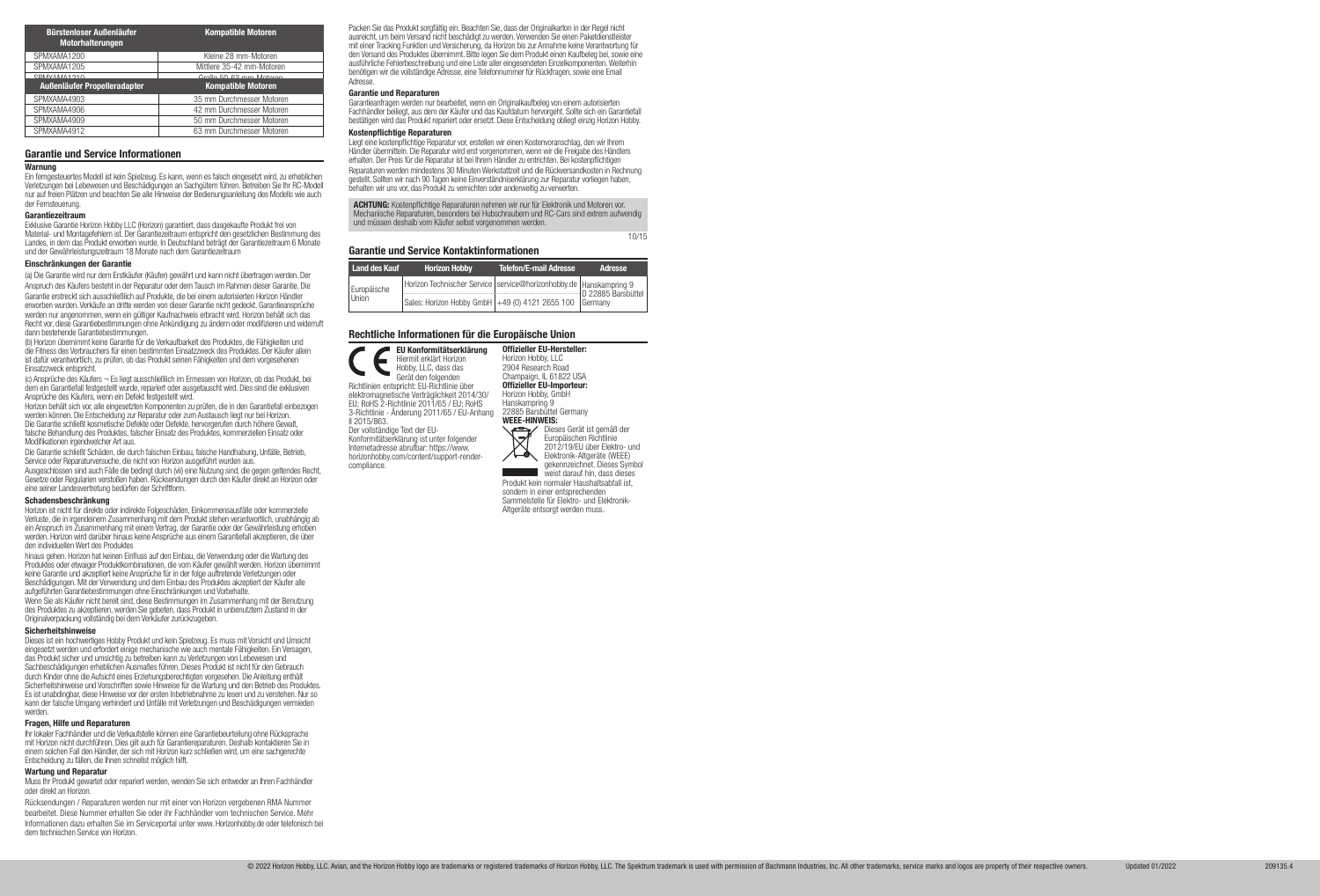# Construire un système d'alimentation

Les systèmes d'alimentation électrique doivent correspondre aux besoins de votre appareil. Il y a plusieurs variables importantes que vous devez choisir pour votre système d'alimentation de moteur électrique et changer l'une de ces variables modifiera les performances du système d'alimentation. Évaluez le poids total maximal de votre appareil et commencez vos calculs en décidant de la puissance qui vous voulez pour votre appareil et de votre style de vol.

- Si votre appareil offre des performances moyennes (avion d'entraînement ou avion de sport à vitesse modérée) : 75 à 125 watts par livre.
- Si votre appareil offre des performances élevées (avion à grande vitesse, faisant des acrobaties 3D ou ayant des performances élevées) : 175 à 250 watts par livre.

Les watts sont déterminés en multipliant les volts par les ampères (courant). Consultez les données relatives au moteur et sélectionnez un moteur pouvant offrir un nombre de watts constant pour répondre aux besoins de votre appareil et qui a une puissance d'entrée permettant de faire tourner une hélice adaptée à votre cellule.

## Sélectionner une hélice

En sélectionnant un moteur, vous limitez votre choix en matière d'hélice. Toutefois, choisir l'hélice et la batterie peut affecter considérablement les performances du système d'alimentation. Testez diverses tailles d'hélice pour trouver celle qui convient le mieux à votre appareil et à votre style de vol.

# SPMXAM4502, SPMXAM4560, SPMXAM4595, SPMXSA4620, SPMXAM4630, SPMXAM4670, SPMXAM4675, SPMXAM4700, SPMXAM4725, SPMXAM4715, SPMXAM4745, SPMXAM4740, SPMXAM4770, SPMXAM4795, SPMXAM4796, SPMXAM4800, SPMXAM4805

Le premier nombre indiqué sur l'hélice correspond au diamètre en pouces. Le second nombre représente le tangage et correspond au nombre de pouces que l'hélice parcourt lorsqu'elle effectue un tour. Augmenter le tangage ou le diamètre entraîne une hausse de la consommation de courant. Une petite hélice ayant un tangage élevé peut consommer un courant identique à celui consommé par une hélice plus grande ayant un tangage plus petit, mais elles auront des performances de vol très différentes. Une hélice ayant un petit diamètre et un tangage élevé offre une vitesse élevée au détriment de la puissance de traction nécessaire pour effectuer des manœuvres verticales et des acrobaties. Une hélice ayant un diamètre plus large et un tangage plus petit ne fournit pas autant de vitesse mais a une puissance de traction plus élevée pour réaliser des acrobaties en 3D ou des montées verticales.

Tenez également compte de la garde au sol. Disposer de suffisamment d'espace pour faire osciller une grande hélice devient souvent le facteur restrictif au moment de choisir un système d'alimentation. Avant de commencer à rechercher une hélice qui convienne, rechercher l'hélice de diamètre maximal pour votre cellule.

Équilibrez toujours les hélices avant de les utiliser. Une hélice bien équilibrée améliore l'efficacité, permet à l'appareil de voler plus régulièrement et plus silencieusement et réduit également l'usure de la fixation du moteur et de la cellule. Une hélice mal équilibrée peut endommager une cellule si les vibrations sont ignorées.

## Sélectionner une batterie

Nous vous recommandons d'utiliser des batteries Spektrum Smart avec le système d'alimentation. Changer le nombre de cellules de la batterie peut grandement affecter les performances du système d'alimentation. Consultez les spécifications de votre moteur pour connaître la plage de tension nominale (tension) de la batterie. Choisissez une batterie en fonction des dimensions de votre appareil, des besoins d'équilibrage de votre appareil (CG), du nombre de cellules (tension) et du courant maximum estimé.

CONSEIL : La tension (nombre de cellules) détermine la rapidité à laquelle tourne un moteur et la capacité (mAh) détermine le temps de charge de la batterie.

CONSEIL : Vous pouvez utiliser l'équation tension x courant = watts pour estimer le courant selon différentes tensions. Watts/volts = courant. Utilisez cette équation pour déterminer le courant que vous attendez avec un nombre de cellules de batterie (tension) différent.

CONSEIL : Les batteries LiPo ont une tension nominale « C ». Cela détermine le courant maximal que la batterie peut fournir. Multipliez la capacité de la batterie (mAh) et la tension nominale C pour déterminer le courant maximal que la batterie peut fournir.

## Sélectionner un variateur ESC

Choisissez un variateur ESC qui peut gérer plus que le courant maximal estimé. Sélectionner la taille suivante est souvent un choix judicieux pour laisser une marge. D'autre part, prenez en compte le courant que les servos utilisés sur votre appareil consomment si vous alimentez le récepteur à l'aide d'un BEC intégré sur le variateur ESC. Nous vous recommandons d'apparier les ESC Spektrum Smart avec les batteries Smart et les moteurs Avian. Lorsqu'ils sont utilisés avec un récepteur et un émetteur de télémétrie compatibles Smart, vous pouvez déterminer les données du système d'alimentation importantes sans équipement supplémentaire. Toutes les mesures dont vous avez besoin pour installez correctement et comprendre votre système d'alimentation sont disponibles sur l'écran de votre émetteur avec ce système, notamment le courant, la tension, le régime moteur (nombre de pôles requis à saisir dans l'écran de réglage de télémétrie de l'ESC Smart pour le régime moteur), etc.

## Adaptateurs d'hélice

Déterminez quel type d'adaptateur d'hélice vous prévoyez d'utiliser lorsque vous préparez le montage du moteur.

• Pour les fixations de type économiseur de l'hélice, utilisez toujours des joints toriques de qualité et assurez-vous que le caoutchouc est en bon état et qu'il est bien fixé avant d'alimenter l'appareil.

- Pour les adaptateurs d'hélice de type à accouplement, veillez à ce que l'écrou soit correctement serré de sorte que l'arbre du moteur ne puisse pas glisser. Toutefois, il est inutile de trop serré car cela pourrait endommager l'accouplement.
- Pour les adaptateurs d'hélice à fixation directe, utilisez une petite quantité de frein-filet qui peut être retiré et serrez les vis de fixation selon un modèle en étoile afin qu'elles soient bien centrées sur le moteur.

# Installation du moteur

Déterminez quel type de fixation du moteur vous prévoyez d'utiliser lorsque vous préparez le montage du moteur. Faites attention à la longueur des vis de fixation qui se prolongent dans le moteur. Tenez compte de l'épaisseur du pare-feu et ne laissez jamais les vis de fixation du moteur entrer en contact avec les câbles à l'intérieur du moteur (bobinages du moteur). Si les vis de fixation sont serrées sur les bobinages de moteur, il est fort probable que les bobinages soient endommagés de façon permanente. Les dégâts résultant d'une mauvaise installation ne sont pas pris en charge dans le cadre de la garantie.

## Brancher le moteur

REMARQUE : Ce produit est uniquement réservé à une utilisation avec des modèles réduits radiocommandés de loisir. Horizon Hobby se dégage de toute responsabilité et garantie si le produit est utilisé d'autre manière que celle citée précédemment.

Les câbles du moteur peuvent être connectés au variateur ESC dans n'importe quel ordre. Si vous devez inverser la direction du moteur, échangez deux des trois connecteurs.

## Test du système d'alimentation

**AVERTISSEMENT :** procédures qui, si elles ne sont pas suivies correctement, peuvent entraîner des dégâts matériels et des blessures graves OU engendrer une probabilité élevée de blessure superficielle.

> Si vous n'avez pas de données de système d'alimentation via la télémétrie, vous aurez besoin d'alimenter un capteur de puissance (wattmètre) pour mesurer combien de watts votre système d'alimentation utilise et comment vos batteries maintiennent la tension sous la charge. Tester et régler votre système d'alimentation peut être aussi simple que vérifier si vous respectez bien les spécifications, sinon vous devrez changer l'hélice ou la batterie pour qu'elle corresponde à vos besoins.

**ATTENTION:** procédures qui, si elles ne sont pas suivies correctement, peuvent entraîner des dégâts matériels ET des blessures graves.

AVERTISSEMENT : lisez la TOTALITÉ du manuel d'utilisation afin de vous familiariser avec les caractéristiques du produit avant de le faire fonctionner. Une utilisation incorrecte du produit peut entraîner sa détérioration, ainsi que des risques de dégâts matériels, voire de blessures graves.

> Procédez d'abord à un test au sol. Une fois que les performances ont été vérifiées, effectuez un test en plein vol. Si vous décidez d'augmenter la taille de l'hélice ou le nombre de cellules de la batterie après vos premiers vols, vous devrez à nouveau effectuer un test au sol pour vérifier la consommation électrique avant d'effectuer plus de vols.

CONSEIL : Un système d'alimentation est aussi performant que la batterie qui fournit l'alimentation. Commencez toujours par tester le système d'alimentation avec une batterie pleinement chargée en bon état de fonctionnement et contrôlez la tension pendant que vous testez la capacité de la batterie à gérer les demandes d'alimentation. Avec aucune charge, la tension de la batterie sera la plus élevée et elle sera la plus basse à plein régime. Plus vous demandez de puissance (watts) à la batterie, plus la tension baissera, ce qui est normale. Apprendre à comprendre une baisse de tension est important car il s'agit d'un indicateur important de la santé d'une batterie et il indique si la batterie convient pour une application donnée. Les batteries avec une tension nominale C plus élevée auront une baisse de tension moins importante lors des demandes d'alimentation, c'est pourquoi elles peuvent fournir plus d'électricité. À aucun moment pendant le test, la tension de la batterie ne doit chuter en dessous de 3 volts par cellule (pour les batteries de type LiPo, d'autres types de batterie varient). Faites le calcul pour le nombre de cellules de votre batterie et ne laissez jamais la tension chuter en-dessous de cette valeur. Lorsqu'une batterie est nouvelle et fonctionne selon son plein potentiel, elle maintient mieux la tension sous la charge et étant donné qu'une batterie est utilisée et exploitée, elle perd de sa capacité à maintenir la tension sous la charge (demandes de puissance). Le régime moteur est directement associé à la tension, donc si la tension baisse, le moteur ralentit. Dans la réalité, une nouvelle batterie est puissante et

neuve et les anciennes batteries ne peuvent pas fournir la puissance qu'elles fournissaient lorsqu'elles étaient neuves et semblent lentes. Si vous testez une ancienne batterie qui ne peut pas fournir un courant suffisant sans que la tension ne baisse, vous ne verrez pas les capacités de performance actuelles du système d'alimentation.

# Test au sol

Avertissement : Fixez toujours votre appareil avant de procéder à un test au sol. Ne vous placez pas devant une hélice qui tourne ou autour d'une hélice pour effectuer des réglages pendant le test. Le non-respect de cet avertissement peut entraîner des blessures graves.

Un système d'alimentation consomme habituellement plus d'électricité au sol lorsque vous testez la poussée statique que lorsque le système est utilisé en plein vol. Vous devez donc vous attendre à ce que moins d'électricité ne soit consommée en plein vol si vous respectez les limites lorsque l'appareil est au sol. Cependant, ayez conscience que le flux d'air pour le refroidissement ne sera pas aussi performant au sol que dans les airs (avec un design de cellule suffisamment bon). Vous devez donc surveiller les température de votre système d'alimentation pendant le test pour éviter toute surchauffe.

Commencez le test avec la batterie et l'hélice que vous avez choisies afin de vérifier si le système d'alimentation fonctionne conformément aux spécifications du moteur, du variateur ESC et de la batterie. Vous devez trouvez les watts qui ne dépassent pas la tension nominale du moteur pour une puissance continue, mais si tel n'est pas le cas, ne dépassez jamais la tension nominale de rupture pour la puissance. Si vous dépassez la tension continue, vous devez avoir connaissance du réglage des gaz pour lequel vous avez dépassé cette valeur et faire attention à ne pas utiliser les réglages des gaz au-dessus de celui-ci pendant une longue période. Si la puissance dépasse la tension nominale de rupture pour votre moteur pendant le test, vous devez procéder à un changement au niveau du système d'alimentation pour éviter une surcharge du moteur. Si vous surchargez le moteur et que vous continuez à le faire fonctionner, le moteur surchauffera, ce qui entraînera des dommages permanents. Si vous devez réduire la puissance que votre moteur consomme, vous devrez sans doute changer l'hélice ou changer la batterie (tension/nombre de cellules). Réduire le diamètre de l'hélice ou le tangage réduit la puissance consommée et utiliser une batterie avec un nombre de cellules réduit réduit également la consommation électrique.

Vérifiez deux fois votre calcul pour les watts par livre avec les valeurs réelles au lieu des estimations, et procédez à un test en vol tant que tout est aligné avec vos estimations d'origine.

# Test en vol

Faites voler l'appareil de la façon prévue. Si cela implique un vol agressif à une vitesse élevée ou des acrobaties en 3D, veillez à faire atterrir fréquemment l'appareil et vérifiez la température du système d'alimentation pour vous assurer qu'aucune pièce n'est chaude. Si vous souhaitez plus de vitesse, envisagez de réduire le diamètre et d'augmenter le tangage de votre hélice. Si vous voulez plus de puissance de traction pour les acrobaties et le vol stationnaire, envisagez un diamètre plus large et un tangage plus petit. Si vous augmentez un nombre et réduisez l'autre, vous pouvez effectuer un changement avec le minimum d'impact sur la puissance consommée. Si vous augmentez seulement un des nombres, vous devez refaire un test au sol pour vérifier que vous ne consommez pas trop d'électricité. Si vous voulez une alimentation beaucoup plus importante et que la puissance qui passe dans le moteur est suffisante, vous pouvez utiliser une batterie avec un nombre de cellules plus élevé. Sachez qu'une batterie ayant un nombre de cellules plus important entraine une consommation plus importante car le moteur tourne plus vite. Vous devrez alors refaire un test au sol et vous risquez de devoir réduire la taille de l'hélice et/ou le tangage afin que le système d'alimentation fonctionne conformément aux spécifications.

## 14 ans et plus. Ceci n'est pas un jouet.

# REMARQUE

Toutes les instructions, garanties et autres documents de garantie sont sujets à la seule discrétion de Horizon Hobby, LLC. Veuillez, pour une littérature produits bien à jour, visiter www. horizonhobby.com ou www.towerhobbies.com et cliquer sur l'onglet de support de ce produit.

## Signification de certains termes spécifiques

Les termes suivants sont utilisés dans l'ensemble du manuel pour indiquer différents niveaux de danger lors de l'utilisation de ce produit :

REMARQUE: procédures qui, si elles ne sont pas suivies correctement, peuvent entraîner des dégâts matériels ET éventuellement un faible risque de blessures.

Ceci est un produit de loisirs sophistiqué. Il doit être manipulé avec prudence et bon sens et requiert des aptitudes de base en mécanique. Toute utilisation irresponsable de ce produit ne respectant pas les principes de sécurité peut provoquer des blessures, entraîner des dégâts matériels et endommager le produit. Ce produit n'est pas destiné à être utilisé par des enfants sans la surveillance directe d'un adulte. N'essayez pas de démonter le produit, de l'utiliser avec des composants incompatibles ou d'en améliorer les performances sans l'accord d'Horizon Hobby, LLC. Ce manuel comporte des instructions relatives à la sécurité, au fonctionnement et à l'entretien. Il est capital de lire et de respecter la totalité des instructions et avertissements du manuel avant l'assemblage, le réglage et l'utilisation, ceci afin de manipuler correctement l'appareil et d'éviter tout dégât matériel ou toute blessure grave.

Moteurs sans balais à cage tournante Spektrum

Avian Manuel d'instructions

| Moteur                                              | SPMXAM4502                                                               | SPMXAM4560                                                               | SPMXAM4595                                                 | SPMXSA4620                                              | SPMXAM4630                                        | SPMXAM4670                                         | SPMXAM4675                                                 | SPMXAM4700                                        | SPMXAM4725                                      | SPMXAM4715                                                                                        | SPMXAM4745                                               | SPMXAM4740                                               | SPMXAM4770                                               | SPMXAM4795                                      | SPMXAM4796                                                                                                              | SPMXAM4800                                      | SPMXAM4805                                                   |
|-----------------------------------------------------|--------------------------------------------------------------------------|--------------------------------------------------------------------------|------------------------------------------------------------|---------------------------------------------------------|---------------------------------------------------|----------------------------------------------------|------------------------------------------------------------|---------------------------------------------------|-------------------------------------------------|---------------------------------------------------------------------------------------------------|----------------------------------------------------------|----------------------------------------------------------|----------------------------------------------------------|-------------------------------------------------|-------------------------------------------------------------------------------------------------------------------------|-------------------------------------------------|--------------------------------------------------------------|
| Description                                         | Avian 2813-<br>1750Kv                                                    | Avian 2830-950Kv                                                         | Avian 3530-1250K\                                          | Avian 3536-<br>1200Kv                                   | Avian EF1 Race<br>3545-1250kV                     | Avian 4240-<br>800Kv                               | Avian 4240-1000K                                           | Avian 4250-<br>800Kv                              | Avian 4260-<br>800Kv                            | Avian 4260-480Kv                                                                                  | Avian 5055-<br>650Kv                                     | Avian 5055-<br>500Kv                                     | Avian 5065-450Kv                                         | Avian 6362-<br>250Kv                            | Avian 6362-200Kv                                                                                                        | Avian 8075-230Kv                                | Avian 8085-160Kv                                             |
| Inclut                                              | économiseur<br>d'hélice, adaptateur<br>d'hélice et fixation<br>du moteur | économiseur<br>d'hélice, adaptateur<br>d'hélice et fixation<br>du moteur | adaptateur d'hélice<br>et fixation du<br>moteur            | adaptateur<br>d'hélice et fixation<br>du moteu          | adaptateur<br>d'hélice e<br>fixation du<br>moteur | adaptateur<br>d'hélice et<br>fixation du<br>moteur | adaptateur d'hélice<br>et fixation du<br>moteur            | adaptateu<br>d'hélice et<br>fixation du<br>moteur | adaptateur<br>d'hélice et fixation<br>du moteur | adaptateur d'hélice<br>et fixation du<br>moteur                                                   | adaptateur<br>d'hélice et<br>fixation du<br>moteur       | adaptateur<br>d'hélice et<br>fixation du<br>moteur       | adaptateur<br>d'hélice et fixation<br>du moteur          | adaptateur<br>d'hélice et fixation<br>du moteur | adaptateur<br>d'hélice et fixation<br>du moteur                                                                         | adaptateur d'hélice<br>et fixation du<br>moteur | adaptateur d'hélice<br>et fixation du moteur                 |
| Diamètre                                            | 28 mm (1,1 po)                                                           | 28 mm (1,1 po)                                                           | 35 mm (1,4 po)                                             | 35 mm (1,4 po)                                          | 35 mm (1,4 po)                                    | 42 mm (1,7 po)                                     | 42 mm (1,7 po)                                             | 42 mm (1,7 po)                                    | 42 mm (1,7 po)                                  | 42 mm (1,7 po)                                                                                    | 50 mm (2,0 po)                                           | 50 mm (2,0 po)                                           | 50 mm (2,0 po)                                           | 63 mm (2,5 po)                                  | 63 mm (2,5 po)                                                                                                          | 80 mm (3,1 po)                                  | 80 mm (3,1 po)                                               |
| Longueur                                            | 13 mm (0,51 po)                                                          | 30 mm (1,2 po)                                                           | 30 mm (1,2 po)                                             | 36 mm (1,4 po)                                          | 45 mm (1,77 po                                    | 40 mm (1,57 po)                                    | 40 mm (1,6 po)                                             | 50 mm (2,0 po)                                    | 60 mm (2,4 po)                                  | 60 mm (2,4 po)                                                                                    | 55 mm (2,2 po)                                           | 55 mm (2,2 po)                                           | 65 mm (2,6 po)                                           | 62 mm (2,4 po)                                  | 62 mm (2,4 po)                                                                                                          | 75 mm (3,0 po)                                  | 85 mm (3,4 po)                                               |
| Kv                                                  | 1750                                                                     | 950                                                                      | 1250                                                       | 1200                                                    | 1250                                              | 800                                                | 1000                                                       | 800                                               |                                                 | 480                                                                                               | 650                                                      | 500                                                      | 450                                                      | 250                                             | 200                                                                                                                     | 230                                             | 160                                                          |
| Watts constants                                     | 90                                                                       | 160                                                                      | 325                                                        | 500                                                     | 700                                               | 592                                                | 650                                                        | 850                                               | 1000                                            | 1100                                                                                              | 1200                                                     | 1300                                                     | 1800                                                     | 2500                                            | 1450                                                                                                                    | 5000                                            | 6500                                                         |
| Watts de rupture                                    | 120                                                                      | 220                                                                      | 390                                                        | 650                                                     | 1000                                              | 740                                                | 740                                                        | 1480                                              | 1850                                            | 1850                                                                                              | 2200                                                     | 2200                                                     | 2300                                                     | 3200                                            | 2300                                                                                                                    | 6500                                            | 8400                                                         |
| Poids                                               | 20g (0,71 oz)                                                            | 54g (1,9 oz)                                                             | 71g (2,5 oz)                                               | 102g (3,6 oz)                                           | 159 g [5,6 oz]                                    | 125 g [4,4oz]                                      | 125g (4,4 oz)                                              | 198g (7 oz)                                       | 268g (9,5 oz)                                   | 268g (9,5 oz)                                                                                     | 298g (10,5 oz)                                           | 298g (10,5 oz)                                           | 400g (14,1 oz)                                           | 634g (22,4 oz)                                  | 635g (22,40z)                                                                                                           | 1250g (44,1 oz)                                 | 1480g (52,2 oz)                                              |
| Diamètre de<br>l'arbre                              | 3 mm (0,12 po)                                                           | 3 mm (0,12 po)                                                           | 4 mm (0,16 po)                                             | 4 mm (0,16 po)                                          | 5 mm (0,2 po)                                     | 5 mm (0,2 po)                                      | 5 mm (0,2 po)                                              | 5 mm (0,2 po)                                     | 5 mm (0,2 po)                                   | 5 mm (0,2 po)                                                                                     | 8 mm (0,31 po)                                           | 8 mm (0,31 po)                                           | 8 mm (0,31 po)                                           | 8 mm (0,31 po)                                  | 8 mm (0,31 po)                                                                                                          | 10 mm (0,39 po)                                 | 10 mm (0,39 po)                                              |
| Plage de tension                                    | 7,4-11,1V / 2-3S<br>LiPo                                                 | 7,4-11,1V / 2-3S<br>LiPo                                                 | 7,4-11,1V / 2-3S<br>LiPo                                   | 11,1-14,8V / 3-4S<br>LiPo                               | 7,4-14,8V / 2-4S<br>LiPo                          | $1,1 - 18,5V/$<br>3-5S LiPo                        | 11,1-14,8V / 3-4S<br>LiPo                                  | 11,1-14,8V<br>3-4S LiPo                           | 18,5-22,2V / 5-6S<br>LiPo                       | 18,5-22,2V / 5-6S<br>LiPo                                                                         | $18.5 - 22.2V/$<br>5-6S LiPo                             | $18.5 - 22.2V/$<br>5-6S LiPo                             | $18.5 - 22.2V/$<br>5-6S LiPo                             | $33.3 - 37.0V$<br>9-10S LiPo                    | 37,0-44,4V / 10-<br>12S LiPo                                                                                            | 33, 3-55, 5V / 9-15S<br>LiPo                    | 33, 3-55, 5V / 9-15S<br>LiPo                                 |
| Poids de<br>l'appareil (sport)                      | 225g (8 oz)                                                              | 905 g (32 oz)                                                            | 1360g (3 lbs)                                              | 1815g (4 lbs)                                           | 1585 g (3,5lb)                                    | 2676 g-3583 g<br>$(5,9-7,9$ lb)                    | 2040g (4,5 lbs)                                            | 2950g (6,5 lbs)                                   | 3400 g (7,5 lbs)                                | 4310g<br>$(9,5$ lbs)                                                                              | 4705g<br>$(10, 5$ lbs)                                   | 5215q<br>$(11, 5$ lbs)                                   | 6520 g<br>$(14, 5$ lbs)                                  | 9070 q<br>$(20$ lbs)                            | 11 340 g (25 lbs)                                                                                                       | 12.7 kg<br>$(28$ lbs)                           | 19,1 kg<br>$(42$ lbs)                                        |
| Poids de<br>l'appareil (3D)                         | 140 g $(5 \text{ oz})$                                                   | 565 g (20 oz)                                                            | 905 g (2 lbs)                                              | 1135 g (2,5 lbs)                                        | Non destiné au<br>vol 3D                          | 1769 g (3,9 lb)                                    | 1360 g (3 lbs)                                             | 1845 g (4 lbs)                                    | $2210 g (5$ lbs)                                | 2720 g (6 lbs)                                                                                    | 2950 g (6,5 lbs)                                         | 3175 g (7 lbs)                                           | 4080 g (9 lbs)                                           | 5445 g (12 lbs)                                 | 7711 g (17 lbs)                                                                                                         | 8,17 kg (18 lbs)                                | 11,79 kg (26 lbs)                                            |
| Recommandation<br>pour le système<br>d'alimentation | Hélice à vol lent<br>Amp ESC, 2S LiPo,<br>7x6 à 8x4                      | Hélice à vol lent 25<br>Amp ESC, 3S LiPo,<br>8x6 à 10x4,5                | Hélice électrique 35<br>Amp ESC, 3S LiPo,<br>10x4,5 à 10x7 | Hélice électriqu<br>45 Amp ESC, 4S<br>LiPo, 10x7 à 11x7 | ESC 70 Amp.<br>Hélice électrique<br>4S lipo, 8X8  | Hélice électrique<br>35A ESC, 10x5<br>13x8         | Hélice électrique 45<br>Amp ESC, 3S LiPo,<br>11x8.5 à 12x6 | Hélice électrique<br>45 Amp ESC, 4S               | Hélice électrique<br>60 Amp ESC, 6S             | Hélice électrique<br>60 Amp ESC, 6S<br>LiPo, 12x6 à 13x8   LiPo, 10x5 à 11x5   LiPo, 13x10 à 15x8 | Hélice électrique<br>60 Amp ESC, 6S<br>LiPo, 12x6 à 13x4 | Hélice électrique<br>60 Amp ESC, 6S<br>LiPo, 15x6 à 15x8 | Hélice électrique<br>80 Amp ESC, 6S<br>LiPo, 16x6 à 17x8 | Hélice électrique                               | Hélice électrique<br>80 Amp ESC, 10S   80-100A ESC, 12S  <br>LiPo, 16x8 à 18x8   LiPo, 17x10-19x10   LiPo, 22x8 à 22x10 | Hélice électrique<br>120 Amp ESC, 12S           | Hélice électrique<br>120 Amp ESC, 12S<br>LiPo, 22x10 à 26x12 |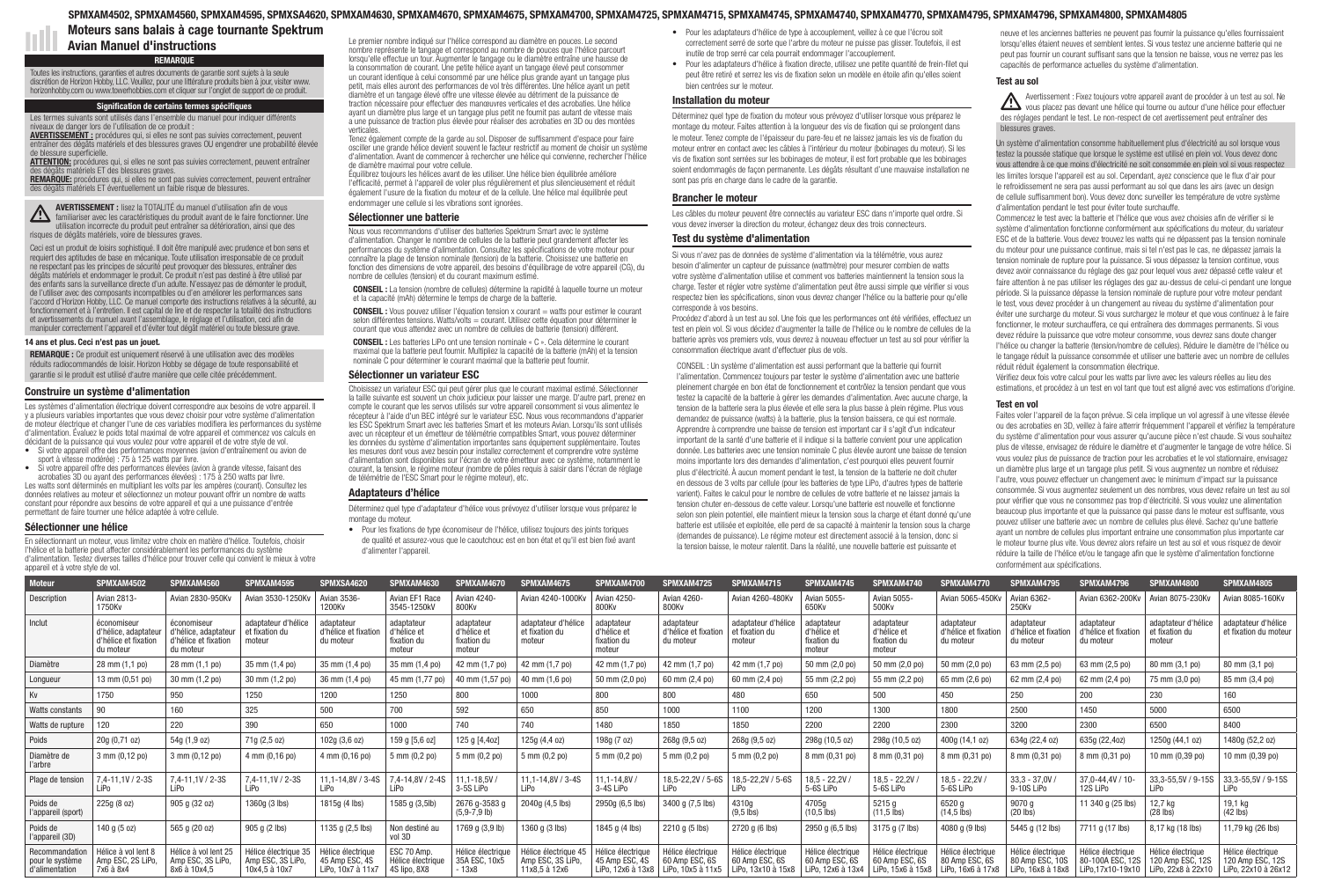| Fixations de moteur sans balais à<br>cage tournante | <b>Moteurs compatibles</b>              |
|-----------------------------------------------------|-----------------------------------------|
| SPMXAMA1200                                         | Petits moteurs de 28 mm                 |
| SPMXAMA1205                                         | Moteurs de taille moyenne de 35 à 42 mm |
| SPMXAMA1210                                         | Grands moteurs de 50 à 63 mm            |

| Adaptateurs d'hélice à cage<br>tournante | <b>Moteurs compatibles</b> |
|------------------------------------------|----------------------------|
| SPMXAMA4903                              | Moteurs de diamètre 35 mm  |
| SPMXAMA4906                              | Moteurs de diamètre 42mm   |
| SPMXAMA4909                              | Moteurs de diamètre 50mm   |
| SPMXAMA4912                              | Moteurs de diamètre 63mm   |

### Durée de la garantie

Garantie exclusive - Horizon Hobby, LLC (Horizon) garantit que le Produit acheté (le « Produit ») sera exempt de défauts matériels et de fabrication à sa date d'achat par l'Acheteur. La durée de garantie correspond aux dispositions légales du pays dans lequel le produit a été acquis. La durée de garantie est de 6 mois et la durée d'obligation de garantie de 18 mois à l'expiration de la période de garantie.

#### Limitations de la garantie

(a) La garantie est donnée à l'acheteur initial (« Acheteur ») et n'est pas transférable. Le recours de l'acheteur consiste en la réparation ou en l'échange dans le cadre de cette garantie. La garantie s'applique uniquement aux produits achetés chez un revendeur Horizon agréé. Les ventes faites à des tiers ne sont pas couvertes par cette garantie. Les revendications en garantie seront acceptées sur fourniture d'une preuve d'achat valide uniquement. Horizon se réserve le droit de modifier les dispositions de la présente garantie sans avis préalable et révoque alors les dispositions de garantie existantes.

Horizon ne saurait être tenu pour responsable de dommages conséquents directs ou indirects, de pertes de revenus ou de pertes commerciales, liés de quelque manière que ce soit au produit et ce, indépendamment du fait qu'un recours puisse être formulé en relation avec un contrat, la garantie ou l'obligation de garantie. Par ailleurs, Horizon n'acceptera pas de recours issus d'un cas de garantie lorsque ces recours dépassent la valeur unitaire du produit. Horizon n'exerce aucune influence sur le montage, l'utilisation ou la maintenance du produit ou sur d'éventuelles combinaisons de produits choisies par l'acheteur. Horizon ne prend en compte aucune garantie et n'accepte aucun recours pour les blessures ou les dommages pouvant en résulter. Horizon Hobby ne saurait être tenu responsable d'une utilisation ne respectant pas les lois, les règles ou règlementations en vigueur. En utilisant et en montant le produit, l'acheteur accepte sans restriction ni réserve toutes les dispositions relatives à la garantie figurant dans le présent document. Si vous n'êtes pas prêt, en tant qu'acheteur, à accepter ces dispositions en relation avec l'utilisation du produit, nous vous demandons de restituer au vendeur le produit complet, non utilisé et dans son emballage d'origine.

(b) Horizon n'endosse aucune garantie quant à la vendabilité du produit ou aux capacités et à la forme physique de l'utilisateur pour une utilisation donnée du produit. Il est de la seule responsabilité de l'acheteur de vérifier si le produit correspond à ses capacités et à l'utilisation prévue.

(c) Recours de l'acheteur – Il est de la seule discrétion d'Horizon de déterminer si un produit présentant un cas de garantie sera réparé ou échangé. Ce sont là les recours exclusifs de l'acheteur lorsqu'un défaut est constaté.

Horizon se réserve la possibilité de vérifier tous les éléments utilisés et susceptibles d'être intégrés dans le cas de garantie. La décision de réparer ou de remplacer le produit est du seul ressort d'Horizon. La garantie exclut les défauts esthétiques ou les défauts provoqués par des cas de force majeure, une manipulation incorrecte du produit, une utilisation incorrecte ou commerciale de ce dernier ou encore des modifications de quelque nature qu'elles soient.

La garantie ne couvre pas les dégâts résultant d'un montage ou d'une manipulation erronés, d'accidents ou encore du fonctionnement ainsi que des tentatives d'entretien ou de réparation non effectuées par Horizon. Les retours effectués par le fait de l'acheteur directement à Horizon ou à l'une de ses représentations nationales requièrent une confirmation écrite.

#### Limitation des dommages

ATTENTION: Nous n'effectuons de réparations payantes que pour les composants électroniques et les moteurs. Les réparations touchant à la mécanique, en particulier celles des hélicoptères et des voitures radiocommandées, sont extrêmement coûteuses et doivent par conséquent être effectuées par l'acheteur lui-même.

#### Indications relatives à la sécurité

Ceci est un produit de loisirs perfectionné et non un jouet. Il doit être utilisé avec précaution et bon sens et nécessite quelques aptitudes mécaniques ainsi que mentales. L'incapacité à utiliser le produit de manière sure et raisonnable peut provoquer des blessures et des dégâts matériels conséquents. Ce produit n'est pas destiné à être utilisé par des enfants sans la surveillance par un tuteur. La notice d'utilisation contient des indications relatives à la sécurité ainsi que des indications concernant la maintenance et le fonctionnement du produit. Il est absolument indispensable de lire et de comprendre ces indications avant la première mise en service. C'est uniquement ainsi qu'il sera possible d'éviter une manipulation erronée et des accidents entraînant des blessures et des dégâts. Horizon Hobby ne saurait être tenu responsable d'une utilisation ne respectant pas les lois, les règles ou règlementations en vigueur.

#### Questions, assistance et réparations

Votre revendeur spécialisé local et le point de vente ne peuvent effectuer une estimation d'éligibilité à l'application de la garantie sans avoir consulté Horizon. Cela vaut également pour les réparations sous garantie. Vous voudrez bien, dans un tel cas, contacter le revendeur qui conviendra avec Horizon d'une décision appropriée, destinée à vous aider le plus rapidement possible.

#### Maintenance et réparation

Si votre produit doit faire l'objet d'une maintenance ou d'une réparation, adressez-vous soit à votre revendeur spécialisé, soit directement à Horizon. Emballez le produit soigneusement. Veuillez noter que le carton d'emballage d'origine ne suffit pas, en règle générale, à protéger le produit des dégâts pouvant survenir pendant le transport. Faites appel à un service de messagerie proposant une fonction de suivi et une assurance, puisque Horizon ne prend aucune responsabilité pour l'expédition du produit jusqu'à sa réception acceptée. Veuillez joindre une preuve d'achat, une description détaillée des défauts ainsi qu'une liste de tous les éléments distincts envoyés. Nous avons de plus besoin d'une adresse complète, d'un numéro de téléphone (pour demander des renseignements) et d'une adresse de courriel.

## Garantie Limitée

#### Garantie et réparations

Les demandes en garantie seront uniquement traitées en présence d'une preuve d'achat originale émanant d'un revendeur spécialisé agréé, sur laquelle figurent le nom de l'acheteur ainsi que la date d'achat. Si le cas de garantie est confirmé, le produit sera réparé. Cette décision relève uniquement d'Horizon Hobby.

#### Réparations payantes

En cas de réparation payante, nous établissons un devis que nous transmettons à votre revendeur. La réparation sera seulement effectuée après que nous ayons reçu la confirmation du revendeur. Le prix de la réparation devra être acquitté au revendeur. Pour les réparations payantes, nous facturons au minimum 30 minutes de travail en atelier ainsi que les frais de réexpédition. En l'absence d'un accord pour la réparation dans un délai de 90 jours, nous nous réservons la possibilité de détruire le produit ou de l'utiliser autrement.

10/15

#### Informations de contact pour garantie et réparation

| Pays d'achat      | <b>Horizon Hobby</b>                                  | Numéro de téléphone/E-mail | Adresse                   |
|-------------------|-------------------------------------------------------|----------------------------|---------------------------|
|                   | Horizon Technischer Service   service@horizonhobby.eu |                            | Hanskampring<br>9 D 22885 |
| European<br>Union | Sales: Horizon Hobby GmbH +49 (0) 4121 2655 100       |                            | Barsbüttel<br>Germany     |

Informations de conformité pour l'Union européenne

#### Déclaration de conformité de l'Union européenne : Par la présente, Horizon Hobby, LLC déclare que

cet appareil est conforme aux directives suivantes : Directive CEM 2014/30/UE; Directive RoHS 2 2011/65/UE; Directive RoHS 3 - Modifiant 2011/65/UE Annexe II 2015/863. Le texte complet de la déclaration de conformité UE est disponible à l'adresse Internet suivante : https://www.horizonhobby. com/content/support-render-compliance.

Fabricant officiel de l'UE: Horizon Hobby, LLC



déchets des équipements électriques et électroniques (DEEE). Cette étiquette indique que ce produit ne doit pas être jeté avec les déchets ménagers, mais déposé dans une installation appropriée afin de permettre sa

© 2022 Horizon Hobby, LLC. Avian, and the Horizon Hobby logo are trademarks or registered trademarks of Horizon Hobby, LLC. The Spektrum trademark is used with permission of Bachmann Industries, Inc. All other trademarks,



récupération et son recyclage.

#### Informations IC

#### CAN ICES-3 (B)/NMB-3(B)

Ce dispositif contient un/des émetteur(s)/ récepteur(s) non soumis à licence conforme(s) aux CNR d'Innovation, Sciences et Développement économique Canada. Son utilisation est soumise aux deux conditions suivantes :

- 1. Cet appareil ne doit pas causer
- d'interférences. 2. Cet appareil doit accepter toutes les interférences, y compris celles pouvant entraîner un dysfonctionnement.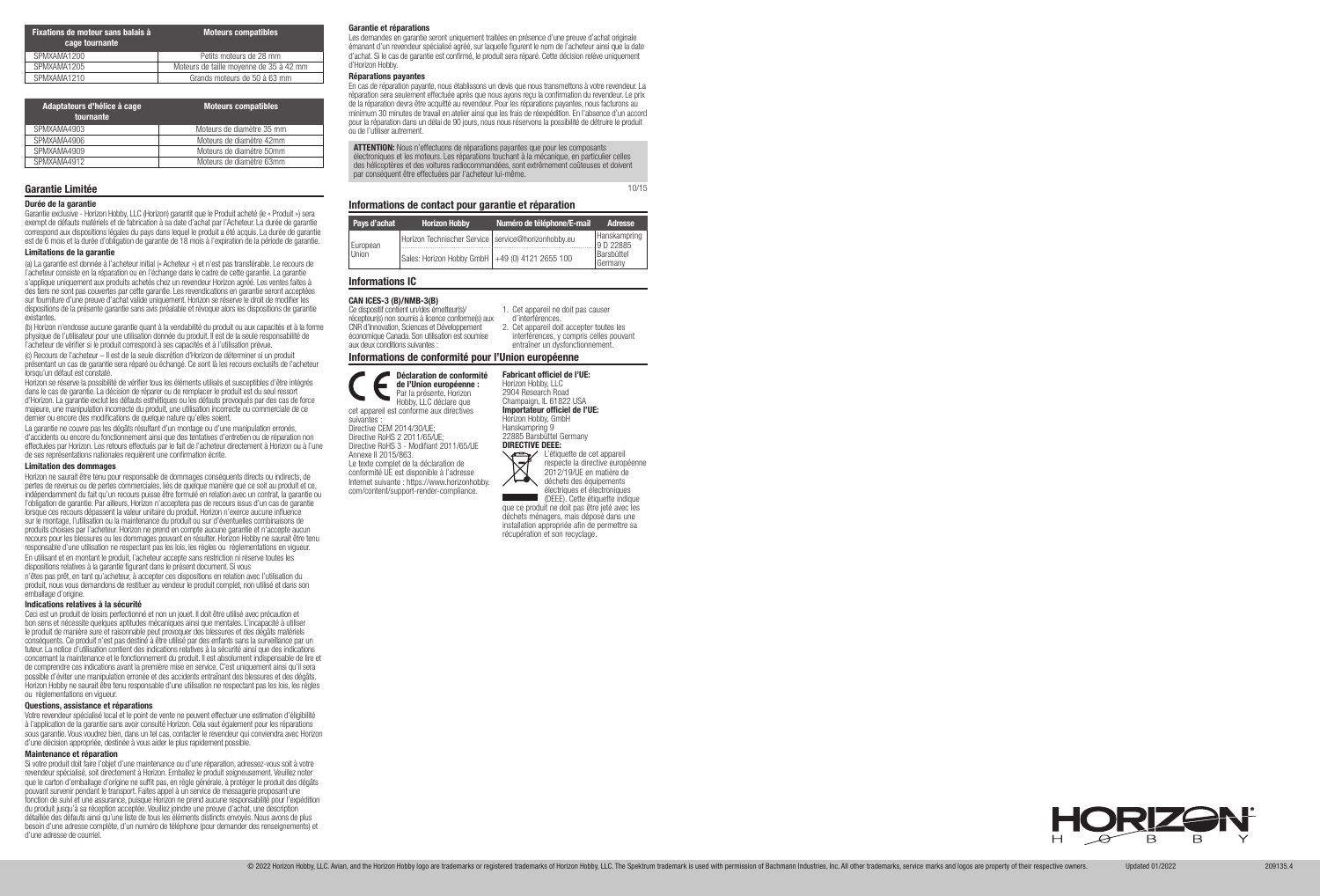# Scelta del motore

Il sistema di propulsione elettrica deve corrispondere alle esigenze del modello sui cui viene installato. Diverse sono le variabili importanti che entrano in gioco nella scelta della configurazione di un sistema di propulsione con motore elettrico e modificare anche una sola di queste variabili influisce sulle prestazioni del sistema. Si parte dalla stima del peso complessivo del modello per determinare la potenza che si desidera avere, tenendo anche conto del proprio stile di pilotaggio.

- Per i modelli a prestazioni moderate (trainer o aerei sportivi a prestazioni non elevate): 75-125 watt ogni 450 g circa.
- Per i modelli ad alte prestazioni (aerei ad alta velocità, per volo 3D o altre alte prestazioni): 175-250 watt ogni 450 g circa.

I watt si determinano moltiplicando i volt e gli ampere (corrente). Esaminare le specifiche dei motori e selezionare il modello con potenza in watt costanti tale da soddisfare le esigenze dell'aeromodello e compatibile con eliche a loro volta compatibili con la cellula del modello.

La scelta del motore restringe le possibilità di scelta in termini di elica, ma la scelta dell'elica e della batteria possono influenzare notevolmente le prestazioni del sistema di propulsione. Tenetevi pronti a provare eliche di dimensioni diverse per trovare quella che meglio si adatta al modello e al vostro stile di pilotaggio.

**CONSIGLIO:** è possibile usare l'equazione volt x corrente = watt per stimare la corrente alle diverse tensioni. Watt/volt = corrente. Utilizzare questa equazione per determinare la corrente che ci si può aspettare da una batteria con un numero diverso di celle (tensione).

Il primo numero sull'elica ne indica il diametro in pollici. Il secondo numero rappresenta il passo e viene indicato sotto forma della distanza, misurata in pollici, che l'elica percorre in un giro completo. Aumentare il passo o il diametro significa aumentare l'assorbimento di corrente. Un'elica di piccolo diametro con passo grande può assorbire corrente come un'elica più grande ma con passo più piccolo, ma le prestazioni in volo saranno molto diverse. Un'elica piccola con passo grande fornisce più velocità, a scapito della potenza di trazione per le manovre verticali e acrobatiche. Un'elica di diametro maggiore con passo più piccolo non fornisce altrettanta velocità, ma eroga più potenza di trazione per le acrobazie 3D o le salite verticali. Bisogna poi prestare attenzione anche alla distanza da terra. Avere spazio sufficiente per consentire la rotazione di un'elica grande spesso diventa il fattore limitante nella scelta del sistema di propulsione. Prima di mettersi alla ricerca dell'elica da montare è necessario verificare il diametro massimo che il modello è in grado di accettare. Bilanciare sempre le eliche prima dell'uso. Un'elica ben bilanciata ne migliora l'efficienza,

rende la corsa dell'aereo più dolce e silenziosa e riduce l'usura della cellula e del supporto motore. Un'elica mal bilanciata può causare danni alla cellula se le vibrazioni vengono ignorate.

# Scelta della batteria



#### SPMXAM4502, SPMXAM4560, SPMXAM4595, SPMXSA4620, SPMXAM4630, SPMXAM4670, SPMXAM4675, SPMXAM4700, SPMXAM4725, SPMXAM4715, SPMXAM4745, SPMXAM4740, SPMXAM4770, SPMXAM4795, SPMXAM4796, SPMXAM4800, SPMXAM4805 Scelta dell'elica della telemetria Smart ESC per ottenere il numero di giri al minuto) e altro ancora.

Per il sistema di propulsione, consigliamo l'uso delle batterie Spektrum Smart. Il numero di celle della batteria può influire notevolmente sulle prestazioni del sistema di propulsione. Esaminare le specifiche del motore per determinare la gamma dei valori nominali (tensione) della classe di batterie con cui è compatibile. La batteria va scelta tenendo conto delle dimensioni del modello, delle esigenze di bilanciamento (CG), del numero di celle (tensione) e della corrente massima stimata.

CONSIGLIO: la tensione (numero di celle) determina la velocità di rotazione del motore, mentre la capacità (mAh) determina la durata della carica della batteria.

CONSIGLIO: le batterie LiPo sono classificate come di grado "C". Questo valore indica la corrente massima che la batteria può erogare. Moltiplicare la capacità della batteria (mAh) e il valore C per determinare la corrente massima che la batteria può erogare.

# Scelta del regolatore ESC

Il regolatore elettronico di velocità va scelto in modo che sia in grado di gestire più della corrente massima stimata. Selezionare un modello di classe appena superiore è spesso una scelta saggia per lasciare un certo margine. Tenere inoltre conto di quanta corrente assorbiranno i servo montati sul modello se si intende alimentare il ricevitore tramite un BEC integrato nell'ESC. Si raccomanda per questi motori Avian l'uso di ESC Spektrum Smart e batterie Smart. Se utilizzati con un ricevitore e una trasmittente con capacità telemetriche compatibili con la tecnologia Smart, questi sistemi consentono l'accesso a dati importanti sul funzionamento dell'impianto di propulsione senza bisogno di dispositivi aggiuntivi. Diventa così possibile accedere direttamente tramite lo schermo della trasmittente a tutte le metriche necessarie per comprendere e impostare correttamente il sistema di propulsione, come corrente, tensione, RPM (il numero di poli deve essere inserito nella schermata di impostazione

AVVERTENZA: mettere sempre in sicurezza l'aereo prima di procedere con i test al suolo. Non mettersi di fronte all'elica in rotazione, né allungare le mani attorno all'elica quando si fanno regolazioni durante i test. La mancata osservanza di questo avvertimento può provocare gravi lesioni fisiche.

# Adattatori eliche

Determinare il tipo di adattatore che si intende utilizzare prima di procedere al montaggio del motore.

- Per i supporti tipo salva elica, utilizzare sempre O-ring di qualità e assicurarsi che la gomma sia in buone condizioni e ben fissata prima di collegare l'alimentazione al modello.
- Per gli adattatori a collarino, assicurarsi che il dado sia ben stretto in modo che l'albero del motore non possa scivolare, evitando però un serraggio eccessivo che potrebbe danneggiare il collarino.
- Per gli adattatori ad attacco diretto, utilizzare una piccola quantità di frenafiletti rimovibile e stringere le viti di montaggio procedendo "a stella" per assicurarne il centraggio sul motore.

## Installazione del motore

Determinare il tipo di supporto motore che si intende utilizzare prima di procedere al montaggio del motore. Fare attenzione alla lunghezza delle viti di montaggio che si estendono nel motore. Tenere conto dello spessore del tagliafiamma ed evitare assolutamente che le viti di montaggio del motore tocchino i fili all'interno del motore (avvolgimenti del motore). Se le viti vengono serrate sugli avvolgimenti del motore, vi è un forte rischio di danni permanenti agli avvolgimenti. I danni causati durante l'installazione non sono coperti dalla garanzia.

## Collegamento del motore

I fili del motore possono essere collegati all'ESC in qualsiasi ordine. Se è necessario invertire la direzione del motore, scambiare due qualunque dei tre connettori.

# Test del sistema di propulsione

Se il sistema di propulsione non offre funzioni telemetriche, è necessario procurarsi un misuratore di potenza (wattmetro) per misurare l'assorbimento in watt del sistema di propulsione e verificare quanto bene le batterie mantengono la tensione sotto carico. I test e la messa a punto del sistema di propulsione possono concludersi con il semplice verificare che i parametri si mantengono correttamente entro le specifiche oppure richiedere la sostituzione del tipo di elica o batteria per ottenere le prestazioni desiderate.

AVVISO: indica procedure che, se non debitamente seguite, possono determinare il rischio di danni alle cose E il rischio minimo o nullo di lesioni alle persone.

Condurre i test prima al suolo per verificare le prestazioni attese e poi procedere ai test in volo. Se dopo i primi voli si decide di passare a un'elica più grande o aumentare il numero di celle della batteria, sostituire, ripetere i test al suolo per verificare il consumo di energia e solo dopo riportare il modello in volo.

CONSIGLIO: il sistema di propulsione è tanto buono quanto lo è la batteria che lo alimenta. Iniziare sempre i test del sistema di propulsione con una batteria completamente carica e in buone condizioni operative e monitorare la tensione durante i test per verificare come la batteria riesce a gestire le richieste di potenza. La tensione della batteria sarà massima in assenza di carico e minima a pieno regime. Più potenza (watt) si richiede alla batteria, più la tensione si abbasserà, il che è normale. Imparare a interpretare l'abbassamento di tensione è importante perché si tratta di un indicatore chiave della salute di una batteria e di quanto questa sia adatta per una data applicazione. Le batterie con un grado C maggiore sono soggette a un minore abbassamento di tensione sotto carico e per questo riescono a fornire più potenza. Durante i test, la tensione della batteria non deve mai scendere sotto i 3,0 V per cella (questo valore si riferisce alle batterie di tipo LiPo e potrebbe variare per gli altri tipi di batterie). Tenere conto del numero di celle, determinare il valore e non lasciare mai che la tensione scenda sotto questo valore. Le batterie nuove e al massimo del loro potenziale

mantengono meglio la tensione sotto carico (richieste di potenza), a differenza delle batterie usate e logore che perdono questa capacità. Il numero di giri del motore è direttamente legato alla tensione, quindi se la tensione cala il motore rallenta. In concreto, questo significa che una batteria nuova è potente e reattiva, mente le batterie vecchie non riescono a fornire la potenza che avevano quando erano nuove e sembrano quindi fiacche. Se si eseguono i test con una batteria vecchia che non è in grado di fornire una corrente sufficiente senza che la tensione si abbassi, il sistema di propulsione non potrà mostrare le sue prestazioni reali.

# Test al suolo

Il sistema di propulsione assorbe in genere più potenza quando si testa la spinta statica al suolo rispetto a quando il sistema viene utilizzato in volo e quindi è ragionevole aspettarsi che assorba meno potenza in volo se si rimane entro i limiti di riferimento al suolo. Tenere però a mente che il flusso dell'aria di raffreddamento non è ugualmente efficiente a terra come sarebbe in aria (se la cellula del modello è disegnata in modo sufficientemente accurato) e per questo è quindi necessario monitorare le temperature del sistema di propulsione durante i test per prevenire il surriscaldamento.

Iniziare i test con la batteria e l'elica scelte per verificare che il sistema di propulsione funzioni entro le specifiche del motore, dell'ESC e della batteria. La tensione in watt non deve eccedere le specifiche nominali del motore per il wattaggio continuo; se lo fa, non deve comunque mai superare il valore nominale della corrente di sovraccarico, detta anche "burst rating". Se il wattaggio continuo viene superato, prendere nota dell'impostazione della manetta che porta al superamento del valore e non spingere la manetta oltre tale valore per un periodo di tempo prolungato. Se durante il test il wattaggio supera la corrente di sovraccarico del motore, è necessario modificare il sistema di propulsione per evitare il sovraccarico. Se si sovraccarica il motore e lo si mantiene in funzione, il motore si surriscalda e può subire danni permanenti. Se si ha bisogno di ridurre il wattaggio assorbito dal motore, si può provare a cambiare l'elica o la batteria (voltaggio/numero di celle). Ridurre il diametro o il passo dell'elica riduce il consumo di potenza, così come lo riduce il passare a una batteria con meno celle.

Ripetere il calcolo della potenza richiesta in watt usando i valori effettivi invece che quelli stimati e procedere ai test in volo se tutto risulta allineato con le stime originali.

# Prove in volo

Pilotare l'aeromodello nel modo in cui si prevede di farlo volare normalmente. Se questo include manovre aggressive ad alta velocità o acrobazie 3D, atterrare con frequenza per controllare la temperatura dei componenti del sistema di propulsione e assicurarsi che non vi siano surriscaldamenti. Se si desidera maggiore velocità, valutare se ridurre il diametro e aumentare il passo dell'elica. Se si desidera più potenza di trazione per le manovre acrobatiche e di hovering, valutare se passare a un diametro maggiore con un passo minore. Se si sale con un valore e si scende con l'altro, l'impatto della variazione sul wattaggio consumato rimane minimo. Se si sale con uno solo dei valori, è necessario ripetere i test al suolo terra per verificare che l'assorbimento non sia eccessivo. Se si desidera molta più potenza e il motore già assorbe molti watt, passare a una batteria con più celle. Tenere sempre presente che passando a una batteria con più celle la potenza sale di parecchio perché il motore girerà più velocemente e sarà quindi necessario tornare ai test al suolo e magari ridurre il diametro e/o il passo dell'elica per mantenere il rendimento del sistema di propulsione entro le specifiche.

Motori Brushless Outrunner Spektrum Avian Manuale di istruzioni

# **AVVISO**

#### Almeno 14 anni. Non è un giocattolo.

AVVISO: Questo prodotto è rivolto esclusivamente a veicoli ed aerei di tipo hobbistico senza pilota a bordo e controllati a distanza. Al di fuori di questo utilizzo, Horizon Hobby declina ogni responsabilità e non riconosce interventi in garanzia.

Tutte le istruzioni, le garanzie e gli altri documenti pertinenti sono soggetti a cambiamenti a totale discrezione di Horizon Hobby, LLC. Per una documentazione aggiornata sul prodotto, visitare il sito horizonhobby.com o towerhobbies.com e fare clic sulla sezione Support del prodotto.

# Significato di termini specialistici

Nella documentazione relativa al prodotto vengono utilizzati i seguenti termini per indicare i vari livelli di pericolo potenziale durante l'uso del prodotto:

AVVERTENZA: indica procedure che, se non debitamente seguite, determinano il rischio di danni alle cose, danni collaterali e gravi lesioni alle persone O il rischio elevato di lesioni superficiali alle persone.

ATTENZIONE: indica procedure che, se non debitamente seguite, determinano il rischio di ni alle cose E di gravi lesioni alle persone.

AVVERTENZA: leggere TUTTO il manuale di istruzioni e familiarizzare con le caratteristiche del prodotto prima di farlo funzionare. Un uso improprio del prodotto può causare danni al prodotto stesso e alle altre cose e gravi lesioni alle persone.

Questo aeromodello è un prodotto sofisticato per appassionati di modellismo. Deve essere azionato in maniera attenta e responsabile e richiede alcune conoscenze basilari di meccanica. L'uso improprio o irresponsabile di questo prodotto può causare lesioni alle persone e danni al prodotto stesso o alle altre cose. Questo prodotto non deve essere utilizzato dai bambini senza la diretta supervisione di un adulto. Non tentare in nessun caso di smontare il prodotto, di utilizzarlo con componenti non compatibili o di potenziarlo senza previa approvazione di Horizon Hobby, LLC. Questo manuale contiene le istruzioni per la sicurezza, l'uso e la manutenzione del prodotto. È fondamentale leggere e seguire tutte le istruzioni e le avvertenze del manuale prima di montare, impostare o utilizzare il prodotto, al fine di utilizzarlo correttamente e di evitare di causare danni alle cose o gravi lesioni alle persone.

| <b>Motore</b>                 | SPMXAM4502                                         | SPMXAM4560                                         | SPMXAM4595                                               | SPMXSA4620                                             | SPMXAM4630                            | SPMXAM4670                                | SPMXAM4675                                              | SPMXAM4700                                            | SPMXAM4725                                           | SPMXAM4715                                            | SPMXAM4745                                            | SPMXAM4740                                              | SPMXAM4770                                             | SPMXAM4795                                             | <b>SPMXAM4796</b>                                          | SPMXAM4800                                  | SPMXAM4805                                      |
|-------------------------------|----------------------------------------------------|----------------------------------------------------|----------------------------------------------------------|--------------------------------------------------------|---------------------------------------|-------------------------------------------|---------------------------------------------------------|-------------------------------------------------------|------------------------------------------------------|-------------------------------------------------------|-------------------------------------------------------|---------------------------------------------------------|--------------------------------------------------------|--------------------------------------------------------|------------------------------------------------------------|---------------------------------------------|-------------------------------------------------|
| Descrizione                   | Avian 2813-1750 Kv                                 | Avian 2830-950 Kv                                  | Avian 3530-1250<br>Kv                                    | Avian 3536-1200                                        | Avian EF1 Race<br>3545-1250 kV        | Avian 4240-800<br>Kv                      | Avian 4240-1000                                         | Avian 4250-800                                        | Avian 4260-800                                       | Avian 4260-480                                        | Avian 5055-650                                        | Avian 5055-500                                          | Avian 5065-450<br>Κv                                   | Avian 6362-250<br>Kv.                                  | Avian 6362-200<br>Κv                                       | Avian 8075-230                              | Avian 8085-160                                  |
| Include                       | salva elica, adattatore<br>elica e supporto motore | salva elica, adattatore<br>elica e supporto motore | adattatore elica<br>supporto motore                      | adattatore elica e<br>supporto motore                  | adattatore elica e<br>supporto motore | adattatore elica e<br>supporto motore     | adattatore elica e<br>supporto motore                   | adattatore elica e<br>supporto motore                 | dattatore elica<br>supporto motore                   | adattatore elica e<br>supporto motore                 | adattatore elica<br>supporto motore                   | adattatore elica<br>supporto motore                     | adattatore elica e<br>supporto motore                  | adattatore elica e<br>supporto motore                  | dattatore elica<br>supporto motore                         | adattatore elica e<br>supporto motore       | adattatore elica e<br>supporto motore           |
| Diametro                      | $28 \text{ mm} (1, 1 \text{ in})$                  | $28 \text{ mm} (1, 1 \text{ in})$                  | 35 mm (1,4 in)                                           | 35 mm (1,4 in)                                         | 35 mm (1,4 in)                        | 42 mm (1,7 in)                            | 42 mm (1,7 in)                                          | 42 mm (1,7 in)                                        | 42 mm (1,7 in)                                       | 42 mm (1,7 in)                                        | 50 mm (2,0 in)                                        | 50 mm (2,0 in)                                          | 50 mm (2,0 in)                                         | 63 mm (2,5 in)                                         | 63 mm (2,5 in)                                             | 80 mm (3,1 in)                              | 80 mm (3,1 in)                                  |
| Lunghezza                     | 13 mm (0,51 in)                                    | 30 mm (1,2 in)                                     | $30 \text{ mm} (1,2 \text{ in})$                         | 36 mm (1,4 in)                                         | 45 mm (1.77 in)                       | 40mm (1,57 in)                            | 40 mm (1,6 in)                                          | 50 mm (2,0 in)                                        | 60 mm (2,4 in)                                       | 60 mm (2,4 in)                                        | 55 mm (2,2 in)                                        | 55 mm (2,2 in)                                          | 65 mm (2,6 in)                                         | 62 mm (2,4 in)                                         | 62 mm (2,4 in)                                             | 75 mm (3,0 in)                              | 85 mm (3,4 in)                                  |
| Kv                            | 1750                                               | 950                                                | 1250                                                     | 1200                                                   | 1250                                  | 800                                       | 1000                                                    | 800                                                   | 800                                                  | 480                                                   | 650                                                   |                                                         | 450                                                    | 250                                                    | 200                                                        | 230                                         | 160                                             |
| W costanti                    | 90                                                 | 160                                                | 325                                                      | 500                                                    | 700                                   | 592                                       | 650                                                     | 850                                                   | 1000                                                 | 1100                                                  | 1200                                                  | 1300                                                    | 1800                                                   | 2500                                                   | 1450                                                       | 5000                                        | 6500                                            |
| W sovraccarico                | 120                                                | 220                                                | 390                                                      | 650                                                    | 1000                                  | 740                                       | 740                                                     | 1480                                                  | 1850                                                 | 1850                                                  | 2200                                                  | 2200                                                    | 2300                                                   | 3200                                                   | 2300                                                       | 6500                                        | 8400                                            |
| Peso                          | 20 g (0,71 oz)                                     | 54 g (1,9 oz)                                      | 71 g (2,5 oz)                                            | 102g (3,6 oz)                                          | 159 g [5,6oz.                         | 125 g [4,4oz]                             | 125 g (4,4 oz)                                          | 198 g (7 oz)                                          | 268g (9,5 oz)                                        | 268g (9,5 oz)                                         | 298g (10,5 oz)                                        | 298g (10,5 oz)                                          | 400g (14,1 oz)                                         | 634g (22,4 oz)                                         | 635g (22,4oz)                                              | 250g (44,1 oz)                              | 1480g (52,2 oz)                                 |
| Diametro albero               | 3 mm (0,12 in)                                     | $3$ mm $(0, 12$ in)                                | 4 mm (0,16 in)                                           | 4 mm (0,16 in)                                         | $5 \, \text{mm}$ (0,2 in)             | $5 \text{ mm} (0.2 \text{ in})$           | 5 mm (0,2 in)                                           | $5 \, \text{mm}$ (0,2 in)                             | $5 \, \text{mm}$ (0,2 in)                            | 5 mm (0,2 in)                                         | 8 mm (0,31 in)                                        | 8 mm (0,31 in                                           | 8 mm (0,31 in)                                         | 8 mm (0,31 in)                                         | 3 mm (0,31 in                                              | 0 mm (0,39 in                               | 10 mm (0,39 in)                                 |
| Range tension                 | 7.4-11.1 V / 2-3S LiPo                             | 7,4-11,1 V / 2-3S LiPo                             | $7.4 - 11.1 V / 2 - 3S$<br>I iPo                         | .1-14.8 V / 3-4S<br>LiPo                               | 7.4-14.8 V / 2-4S<br>LiPo             | $11.1 - 18.5$ V<br>3-5S LiPo              | $11.1 - 14.8$ V<br>3-4S LiPo                            | $11.1 - 14.8$ V<br>3-4S LiPo                          | 18.5-22.2 V<br>5-6S LiPo                             | 18,5-22,2V<br>5-6S LiPo                               | 18,5-22,2V<br>5-6S LiPo                               | 18,5-22,2V<br>5-6S LiPo                                 | 18,5-22,2V<br>5-6S LiPo                                | 33, 3-37, 0 V<br>9-10S LiPo                            | 37.0-44.4 V<br>10-12S LiPo                                 | 33, 3-55, 5 V<br>9-15S LiPo                 | 33, 3-55, 5 V /<br>9-15S LiPo                   |
| Peso aereo<br>(Sport)         | 225g (8 oz)                                        | 905 g (32 oz)                                      | 1360 g (3 lbs)                                           | 1815 g (4 lbs)                                         | 1585 g (3,5lb)                        | 2676-3583 g<br>$(5,9-7,9)$ lb)            | 2040 g (4,5 lbs)                                        | 2950g (6,5 lbs)                                       | 3400g (7,5 lbs)                                      | 4310 g<br>$(9,5$ lbs)                                 | 4705a<br>$(10, 5$ lbs)                                | 5215g<br>$(11, 5$ lbs)                                  | 6520 g<br>$(14, 5$ lbs)                                | 9070 q<br>$(20$ lbs)                                   | 11340 g (25lbs)                                            | 12,7 kg<br>$(28$ lbs)                       | 19,1 kg<br>$(42$ lbs)                           |
| Peso aereo (3D)               | 140 g (5 oz)                                       | 565 g (20 oz)                                      | 905 g (2 lbs)                                            | 1135 g (2.5 lbs)                                       | Non per 3D                            | 1769 g (3,9 lb)                           | 1360 g (3 lbs)                                          | 1845 g (4 lbs)                                        | 2210 g (5 lbs)                                       | 2720 g (6 lbs)                                        | 2950 g (6,5 lbs)                                      | 175 g (7 lbs)                                           | 4080 g (9 lbs)                                         | 5445 g (12 lbs)                                        | 771 g (17 lbs)                                             | 8,17 kg (18 lbs)                            | 1,79 kg (17 lbs)                                |
| Configurazione<br>consigliata | ESC 8 A, 2S LiPo, elica<br>slowfly 7x6 - 8x4       | ESC 25 A, 3S LiPo, elica<br>slowfly 8x6 - 10x4,5   | ESC 35 A, 3S LiPo,<br>elica elettrica<br>$10x4.5 - 10x7$ | ESC 45 A, 4S LiPo,<br>elica elettrica<br>$10x7 - 11x7$ | ESC 70 A, 4S<br>LiPo. 8x8 elettrica   | ESC 35 A, 10x5<br>elica elettrica<br>13x8 | ESC 45 A, 3S<br>LiPo, elica<br>elettrica 11x8,5<br>12x6 | ESC 45 A, 4S<br>LiPo, elica<br>elettrica 12x6<br>13x8 | ESC 60 A, 6S<br>LiPo, elica<br>elettrica 10x5<br>1x5 | ESC 60 A, 6S LiPo,<br>elica elettrica<br>13x10 - 15x8 | ESC 60 A, 6S<br>LiPo, elica<br>elettrica 12x6<br>13x4 | ESC 60 A, 6S<br>LiPo, elica<br>elettrica 15x6 ·<br>15x8 | ESC 80 A, 6S LiPo,<br>elica elettrica<br>$16x6 - 17x8$ | ESC 80 A, 10S<br>LiPo, elica<br>elettrica 16x8<br>18x8 | ESC 80-100A<br>12S LiPo, elica<br>elettrica 17x10<br>19x10 | ESC 120 A, 12S<br>LiPo, elica 22x8<br>22x10 | ESC 120 A, 12S<br>LiPo, elica 22x10<br>$-26x12$ |